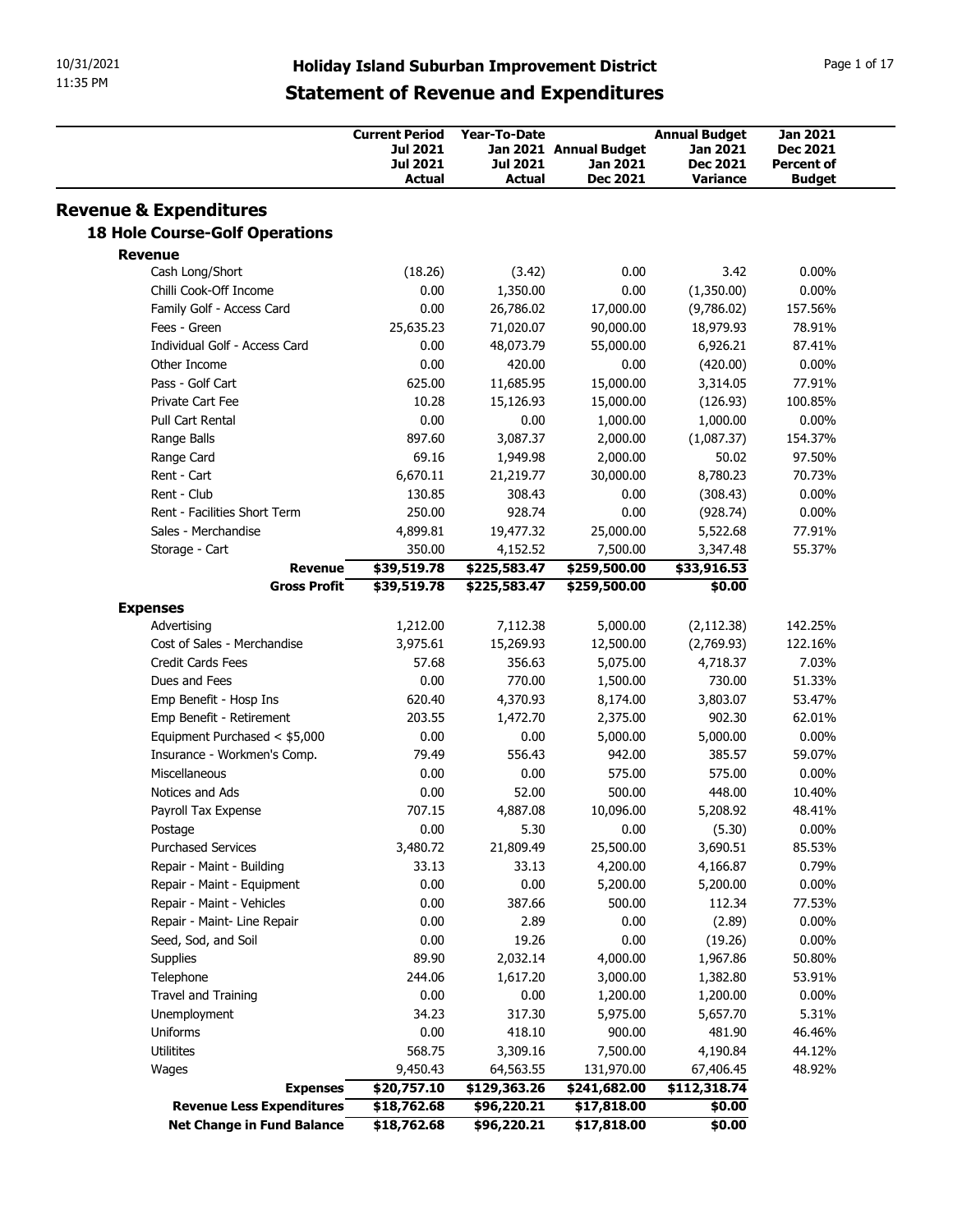| 10/31/2021<br>11:35 PM |                                                    |                                                             |                                                      |                                           |                                                     |                                                         |
|------------------------|----------------------------------------------------|-------------------------------------------------------------|------------------------------------------------------|-------------------------------------------|-----------------------------------------------------|---------------------------------------------------------|
|                        |                                                    |                                                             |                                                      |                                           |                                                     |                                                         |
|                        |                                                    |                                                             |                                                      |                                           |                                                     |                                                         |
|                        |                                                    | <b>Holiday Island Suburban Improvement District</b>         |                                                      |                                           |                                                     | Page 2 of 17                                            |
|                        |                                                    | <b>Statement of Revenue and Expenditures</b>                |                                                      |                                           |                                                     |                                                         |
|                        |                                                    |                                                             |                                                      |                                           |                                                     |                                                         |
|                        |                                                    | <b>Current Period</b><br><b>Jul 2021</b><br><b>Jul 2021</b> | <b>Year-To-Date</b><br><b>Jul 2021</b>               | Jan 2021 Annual Budget<br><b>Jan 2021</b> | <b>Annual Budget</b><br>Jan 2021<br><b>Dec 2021</b> | <b>Jan 2021</b><br><b>Dec 2021</b><br><b>Percent of</b> |
|                        | <b>18-Hole Course Maintenance</b>                  | <b>Actual</b>                                               | <b>Actual</b>                                        | <b>Dec 2021</b>                           | <b>Variance</b>                                     | <b>Budget</b>                                           |
| <b>Revenue</b>         |                                                    |                                                             |                                                      |                                           |                                                     |                                                         |
|                        | Contribution Income                                | 0.00                                                        | 4,106.00                                             | 0.00                                      | (4,106.00)                                          | $0.00\%$                                                |
|                        | <b>Revenue</b><br><b>Gross Profit</b>              | \$0.00<br>\$0.00                                            | \$4,106.00<br>\$4,106.00                             | \$0.00<br>\$0.00                          | ( \$4,106.00)<br>\$0.00                             |                                                         |
| <b>Expenses</b>        |                                                    |                                                             |                                                      |                                           |                                                     |                                                         |
|                        | <b>Chemicals and Fertilizer</b>                    | 120.00                                                      | 42,986.87                                            | 62,000.00                                 | 19,013.13                                           | 69.33%                                                  |
|                        | Dues and Fees                                      | 0.00                                                        | 465.00                                               | 1,200.00                                  | 735.00                                              | 38.75%                                                  |
|                        | Emp Benefit - Hosp Ins<br>Emp Benefit - Retirement | 2,084.82<br>675.06                                          | 14,543.99<br>4,850.02                                | 17,883.00<br>5,023.00                     | 3,339.01<br>172.98                                  | 81.33%<br>96.56%                                        |
|                        | Equipment Purchased < \$5,000                      | 2,210.62                                                    | 5,577.07                                             | 3,400.00                                  | (2, 177.07)                                         | 164.03%                                                 |
|                        | Fuel Expense                                       | 4,218.95                                                    | 11,621.88                                            | 18,975.00                                 | 7,353.12                                            | 61.25%                                                  |
|                        | Insurance - Workmen's Comp.                        | 114.35                                                      | 800.45                                               | 2,542.00                                  | 1,741.55                                            | 31.49%                                                  |
|                        | <b>Interest Expense</b>                            | 451.47                                                      | 3,453.88                                             | 7,200.00                                  | 3,746.12                                            | 47.97%                                                  |
|                        | Notices and Ads<br>Payroll Tax Expense             | 0.00                                                        | 213.55<br>8,879.29                                   | 0.00                                      | (213.55)                                            | $0.00\%$<br>57.12%                                      |
|                        | <b>Purchased Services</b>                          | 1,468.99<br>1,612.56                                        | 6,860.76                                             | 15,545.00<br>7,963.00                     | 6,665.71<br>1,102.24                                | 86.16%                                                  |
|                        | Repair - Maint - Building                          | 62.15                                                       | 396.74                                               | 1,500.00                                  | 1,103.26                                            | 26.45%                                                  |
|                        | Repair - Maint - Equipment                         | 491.50                                                      | 10,938.49                                            | 11,000.00                                 | 61.51                                               | 99.44%                                                  |
|                        | Repair - Maint - Tires                             | 415.83                                                      | 1,360.93                                             | 2,000.00                                  | 639.07                                              | 68.05%                                                  |
|                        | Repair - Maint - Vehicles                          | 87.25                                                       | 1,315.40                                             | 1,000.00                                  | (315.40)                                            | 131.54%                                                 |
|                        | Repair - Maint- Line Repair<br>Safety              | 907.63<br>0.00                                              | 4,513.11<br>458.12                                   | 9,000.00<br>400.00                        | 4,486.89<br>(58.12)                                 | 50.15%<br>114.53%                                       |
|                        | Seed, Sod, and Soil                                | 2,570.00                                                    | 8,861.66                                             | 15,000.00                                 | 6,138.34                                            | 59.08%                                                  |
|                        | Supplies                                           | 80.19                                                       | 3,018.66                                             | 2,600.00                                  | (418.66)                                            | 116.10%                                                 |
|                        | Telephone                                          | 144.22                                                      | 992.92                                               | 2,400.00                                  | 1,407.08                                            | 41.37%                                                  |
|                        | Travel and Training                                | 0.00                                                        | 850.00                                               | 2,500.00                                  | 1,650.00                                            | 34.00%                                                  |
|                        | Unemployment                                       | 38.41                                                       | 468.28                                               | 3,000.00                                  | 2,531.72                                            | 15.61%                                                  |
|                        | Uniforms                                           | 0.00                                                        | 1,179.62                                             | 1,000.00                                  | (179.62)                                            | 117.96%                                                 |
|                        | Utilitites<br>Wages                                | 2,230.43<br>19,897.36                                       | 13,819.28<br>111,280.38                              | 20,000.00<br>203,202.00                   | 6,180.72<br>91,921.62                               | 69.10%<br>54.76%                                        |
|                        | <b>Expenses</b>                                    | \$39,881.79                                                 | \$259,706.35                                         | \$416,333.00                              | \$156,626.65                                        |                                                         |
|                        | Revenue Less Expenditures                          |                                                             | $($ \$39,881.79) $($ \$255,600.35) $($ \$416,333.00) |                                           | \$0.00                                              |                                                         |
|                        |                                                    | <b>Net Change in Fund Balance</b>                           | $($39,881.79)$ $($255,600.35)$ $($416,333.00)$       |                                           |                                                     |                                                         |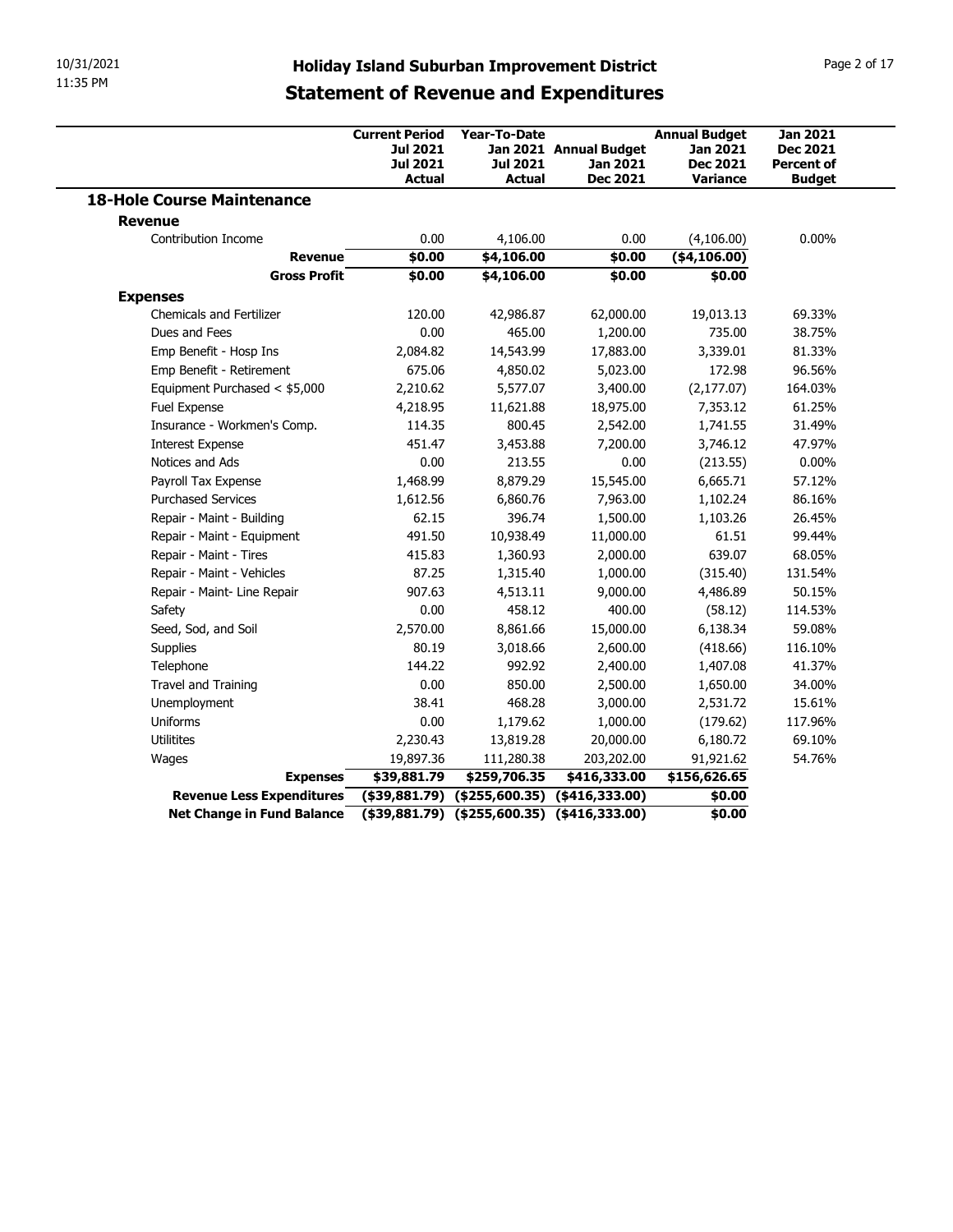| 10/31/2021<br>11:35 PM                                         |                       |                                                                                                              |                                                     |                      |                   |
|----------------------------------------------------------------|-----------------------|--------------------------------------------------------------------------------------------------------------|-----------------------------------------------------|----------------------|-------------------|
|                                                                |                       |                                                                                                              |                                                     |                      |                   |
|                                                                |                       |                                                                                                              |                                                     |                      |                   |
|                                                                |                       |                                                                                                              | <b>Holiday Island Suburban Improvement District</b> |                      | Page 3 of 17      |
|                                                                |                       |                                                                                                              | <b>Statement of Revenue and Expenditures</b>        |                      |                   |
|                                                                |                       |                                                                                                              |                                                     |                      |                   |
|                                                                | <b>Current Period</b> | Year-To-Date                                                                                                 |                                                     | <b>Annual Budget</b> | <b>Jan 2021</b>   |
|                                                                | Jul 2021              |                                                                                                              | Jan 2021 Annual Budget                              | Jan 2021             | <b>Dec 2021</b>   |
|                                                                | <b>Jul 2021</b>       | Jul 2021                                                                                                     | <b>Jan 2021</b>                                     | <b>Dec 2021</b>      | <b>Percent of</b> |
|                                                                | <b>Actual</b>         | <b>Actual</b>                                                                                                | <b>Dec 2021</b>                                     | Variance             | <b>Budget</b>     |
| <b>Administrative Dept</b>                                     |                       |                                                                                                              |                                                     |                      |                   |
| <b>Revenue</b>                                                 |                       |                                                                                                              |                                                     |                      |                   |
| Cash Long/Short                                                | 0.00                  | (88.49)                                                                                                      | 0.00                                                | 88.49                | $0.00\%$          |
| Facilities Rental - Long Term                                  | 0.00                  | 3,150.00                                                                                                     | 0.00                                                | (3,150.00)           | $0.00\%$          |
| Other Income                                                   | 1,237.00              | 5,037.75                                                                                                     | 24,000.00                                           | 18,962.25            | 20.99%            |
| <b>Revenue</b>                                                 | \$1,237.00            | \$8,099.26                                                                                                   | \$24,000.00                                         | \$15,900.74          |                   |
| <b>Gross Profit</b>                                            | \$1,237.00            | \$8,099.26                                                                                                   | \$24,000.00                                         | \$0.00               |                   |
| <b>Expenses</b>                                                |                       |                                                                                                              |                                                     |                      |                   |
| Auditors' Fees                                                 | 0.00                  | 12,177.29                                                                                                    | 26,282.00                                           | 14,104.71            | 46.33%            |
| Capital Improvements - Facilit                                 | 0.00                  | 4,500.00                                                                                                     | 25,000.00                                           | 20,500.00            | 18.00%            |
| Credit Cards Fees                                              | 91.28                 | 1,584.51                                                                                                     | 3,600.00                                            | 2,015.49             | 44.01%            |
| Dues and Fees                                                  | 0.00                  | 162.00                                                                                                       | 684.00                                              | 522.00               | 23.68%            |
| Emp Benefit - Hosp Ins                                         | 1,240.80              | 9,926.40                                                                                                     | 20,047.00                                           | 10,120.60            | 49.52%            |
| Emp Benefit - Retirement                                       | 757.83                | 5,926.44                                                                                                     | 11,021.00                                           | 5,094.56             | 53.77%            |
| Equipment Purchased < \$5,000                                  | 2,500.53              | 2,500.53                                                                                                     | 5,000.00                                            | 2,499.47             | 50.01%            |
| Insurance - Workmen's Comp.                                    | 24.82                 | 173.74                                                                                                       | 188.00                                              | 14.26                | 92.41%            |
| Miscellaneous                                                  | 5,572.55              | 5,572.55                                                                                                     | 1,800.00                                            | (3,772.55)           | 309.59%           |
| Notices and Ads                                                | 0.00                  | 363.58                                                                                                       | 960.00                                              | 596.42               | 37.87%            |
| Payroll Tax Expense                                            | 1,487.98              | 12,402.34                                                                                                    | 22,227.00                                           | 9,824.66             | 55.80%            |
| Postage                                                        | 23.94                 | 6,157.61                                                                                                     | 20,000.00                                           | 13,842.39            | 30.79%            |
| <b>Purchased Services</b>                                      | 556.49                | 12,150.60                                                                                                    | 17,136.00                                           | 4,985.40             | 70.91%            |
| Repair - Maint - Building                                      | 182.77                | 1,245.71                                                                                                     | 4,550.00                                            | 3,304.29             | 27.38%            |
| Repair - Maint - Equipment                                     | 0.00                  | 73.84                                                                                                        | 960.00                                              | 886.16               | 7.69%             |
| Repair - Maint - Vehicles                                      | 0.00                  | 0.00                                                                                                         | 400.00                                              | 400.00               | $0.00\%$          |
|                                                                | 1,019.27              | 5,649.70                                                                                                     | 8,500.00                                            | 2,850.30             | 66.47%            |
| Supplies                                                       | 636.43                | 3,568.09                                                                                                     | 7,200.00                                            | 3,631.91             | 49.56%            |
| Telephone                                                      | 0.00                  | 0.00                                                                                                         | 1,200.00                                            | 1,200.00             | $0.00\%$          |
| Travel and Training                                            | 31.15                 | 482.35                                                                                                       | 3,590.00                                            | 3,107.65             | 13.44%            |
| Unemployment                                                   |                       | 4,454.67                                                                                                     | 7,740.00                                            | 3,285.33             | 57.55%            |
| Utilitites                                                     | 802.99                | 135,091.12                                                                                                   | 302,213.00                                          | 167,121.88           | 44.70%            |
| Wages                                                          | 19,864.35             |                                                                                                              |                                                     |                      |                   |
| <b>Expenses</b>                                                | \$34,793.18           | \$224,163.07                                                                                                 | \$490,298.00                                        | \$266,134.93         |                   |
| Revenue Less Expenditures<br><b>Net Change in Fund Balance</b> |                       | $($ \$33,556.18) $($ \$216,063.81) $($ \$466,298.00)<br>$($ \$33,556.18) $($ \$216,063.81) $($ \$466,298.00) |                                                     | \$0.00<br>\$0.00     |                   |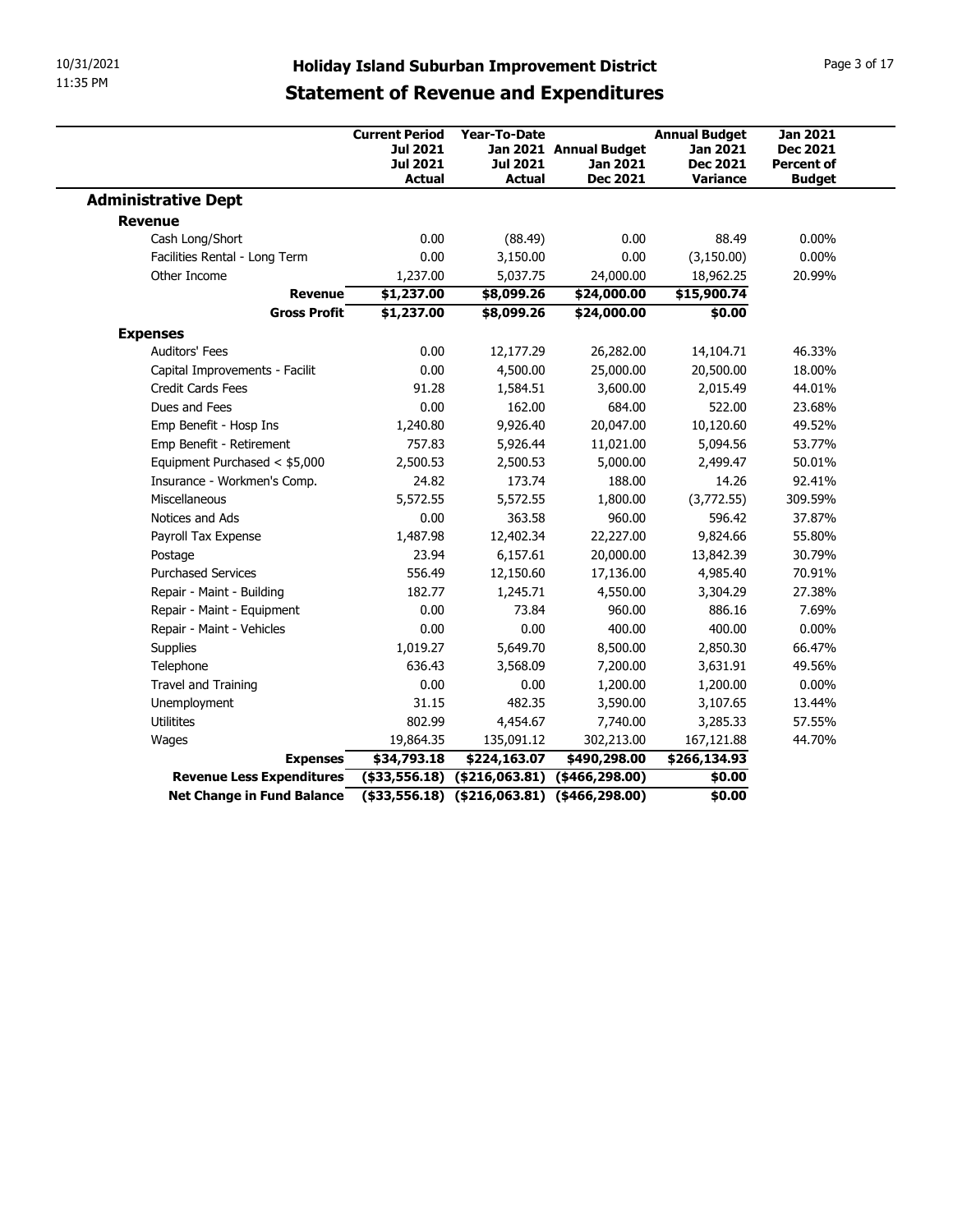| 10/31/2021                                              | <b>Holiday Island Suburban Improvement District</b> |                          |                          |                                  |                                    | Page 4 of 17 |  |  |
|---------------------------------------------------------|-----------------------------------------------------|--------------------------|--------------------------|----------------------------------|------------------------------------|--------------|--|--|
| 11:35 PM                                                |                                                     |                          |                          |                                  |                                    |              |  |  |
|                                                         | <b>Statement of Revenue and Expenditures</b>        |                          |                          |                                  |                                    |              |  |  |
|                                                         |                                                     |                          |                          |                                  |                                    |              |  |  |
|                                                         | <b>Current Period</b><br>Jul 2021                   | Year-To-Date             | Jan 2021 Annual Budget   | <b>Annual Budget</b><br>Jan 2021 | <b>Jan 2021</b><br><b>Dec 2021</b> |              |  |  |
|                                                         | <b>Jul 2021</b>                                     | <b>Jul 2021</b>          | Jan 2021                 | Dec 2021                         | <b>Percent of</b>                  |              |  |  |
|                                                         | <b>Actual</b>                                       | <b>Actual</b>            | <b>Dec 2021</b>          | <b>Variance</b>                  | <b>Budget</b>                      |              |  |  |
|                                                         |                                                     |                          |                          |                                  |                                    |              |  |  |
| <b>Campground Recreation</b>                            |                                                     |                          |                          |                                  |                                    |              |  |  |
| <b>Revenue</b>                                          |                                                     |                          |                          |                                  |                                    |              |  |  |
| Cash Long/Short                                         | 3.86                                                | 14.22                    | 0.00                     | (14.22)                          | $0.00\%$                           |              |  |  |
| Rent - Facilities Short Term                            | 3,606.40                                            | 14,968.40                | 15,000.00                | 31.60                            | 99.79%                             |              |  |  |
| <b>Revenue</b>                                          | \$3,610.26                                          | \$14,982.62              | \$15,000.00              | \$17.38                          |                                    |              |  |  |
| <b>Gross Profit</b>                                     | \$3,610.26                                          | \$14,982.62              | \$15,000.00              | \$0.00                           |                                    |              |  |  |
|                                                         |                                                     |                          |                          |                                  |                                    |              |  |  |
| <b>Expenses</b><br>Advertising                          | 0.00                                                | 1,000.00                 | 1,000.00                 | 0.00                             | 100.00%                            |              |  |  |
| <b>Purchased Services</b>                               | 500.00                                              | 2,930.48                 | 4,915.00                 | 1,984.52                         | 59.62%                             |              |  |  |
| Repair - Maint - Building                               | 319.83                                              | 1,492.74                 | 500.00                   | (992.74)                         | 298.55%                            |              |  |  |
| Repair - Maint - Equipment                              | 0.00                                                | 17.97                    | 175.00                   | 157.03                           | 10.27%                             |              |  |  |
| Repair- Maint- Parts/Material                           | 0.00                                                | 0.00                     | 105.00                   | 105.00                           | $0.00\%$                           |              |  |  |
| Supplies                                                | 0.00                                                | 0.00                     | 200.00                   | 200.00                           | $0.00\%$                           |              |  |  |
| Telephone                                               | 198.07                                              | 905.47                   | 1,200.00                 | 294.53                           | 75.46%                             |              |  |  |
| Utilitites                                              | 987.83                                              | 2,262.44                 | 3,770.00                 | 1,507.56                         | 60.01%                             |              |  |  |
| <b>Expenses</b>                                         | \$2,005.73                                          | \$8,609.10               | \$11,865.00              | \$3,255.90                       |                                    |              |  |  |
| Revenue Less Expenditures<br>Net Change in Fund Balance | \$1,604.53<br>\$1,604.53                            | \$6,373.52<br>\$6,373.52 | \$3,135.00<br>\$3,135.00 | \$0.00<br>\$0.00                 |                                    |              |  |  |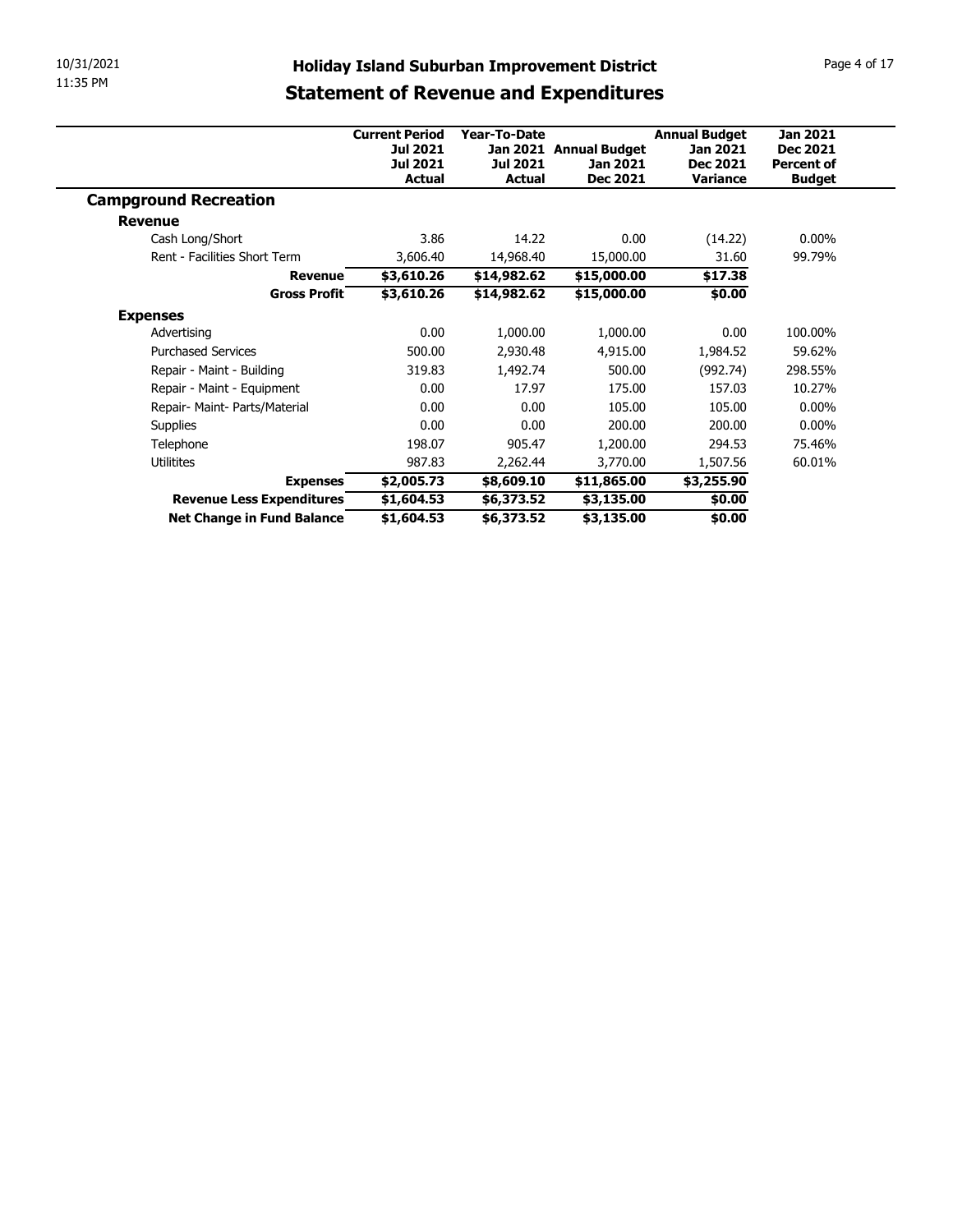| 10/31/2021                                              |                               |                                | <b>Holiday Island Suburban Improvement District</b> |                      | Page 5 of 17      |  |  |
|---------------------------------------------------------|-------------------------------|--------------------------------|-----------------------------------------------------|----------------------|-------------------|--|--|
| 11:35 PM                                                |                               |                                | <b>Statement of Revenue and Expenditures</b>        |                      |                   |  |  |
|                                                         |                               |                                |                                                     |                      |                   |  |  |
|                                                         | <b>Current Period</b>         | Year-To-Date                   |                                                     | <b>Annual Budget</b> | <b>Jan 2021</b>   |  |  |
|                                                         | <b>Jul 2021</b>               |                                | Jan 2021 Annual Budget                              | Jan 2021             | Dec 2021          |  |  |
|                                                         | <b>Jul 2021</b>               | Jul 2021                       | Jan 2021                                            | <b>Dec 2021</b>      | <b>Percent of</b> |  |  |
|                                                         | <b>Actual</b>                 | <b>Actual</b>                  | <b>Dec 2021</b>                                     | Variance             | <b>Budget</b>     |  |  |
| <b>Clubhouse</b>                                        |                               |                                |                                                     |                      |                   |  |  |
|                                                         |                               |                                |                                                     |                      |                   |  |  |
| <b>Revenue</b>                                          |                               | (275.00)                       | 7,500.00                                            | 7,775.00             | (3.67%)           |  |  |
| Rent - Facilities Short Term                            | 0.00                          |                                |                                                     |                      |                   |  |  |
| <b>Revenue</b>                                          | \$0.00                        | (\$275.00)                     | \$7,500.00                                          | \$7,775.00           |                   |  |  |
| <b>Gross Profit</b>                                     | \$0.00                        | (\$275.00)                     | \$7,500.00                                          | \$0.00               |                   |  |  |
| <b>Expenses</b>                                         |                               |                                |                                                     |                      |                   |  |  |
| Advertising                                             | 0.00                          | 0.00                           | 2,000.00                                            | 2,000.00             | $0.00\%$          |  |  |
| Payroll Tax Expense                                     | 45.03                         | 209.77                         | 513.00                                              | 303.23               | 40.89%            |  |  |
| <b>Purchased Services</b>                               | 77.57                         | 945.32                         | 780.00                                              | (165.32)             | 121.19%           |  |  |
| Repair - Maint - Building                               | 33.11                         | 33.11                          | 4,500.00                                            | 4,466.89             | 0.74%             |  |  |
| Repair - Maint - Equipment                              | 0.00                          | 0.00                           | 2,400.00                                            | 2,400.00             | $0.00\%$          |  |  |
| Seed, Sod, and Soil                                     | 0.00                          | 19.26                          | 0.00                                                | (19.26)              | $0.00\%$          |  |  |
| Supplies                                                | 89.90                         | 332.00                         | 2,300.00                                            | 1,968.00             | 14.43%            |  |  |
| Telephone                                               | 0.00                          | 51.83                          | 0.00                                                | (51.83)              | $0.00\%$          |  |  |
| Unemployment                                            | 4.12                          | 19.18                          | 474.00                                              | 454.82               | 4.05%             |  |  |
| Utilitites                                              | 519.32                        | 3,327.31                       | 9,600.00                                            | 6,272.69             | 34.66%            |  |  |
| Wages                                                   | 588.50                        | 2,546.75                       | 6,705.00                                            | 4,158.25             | 37.98%            |  |  |
| <b>Expenses</b>                                         | \$1,357.55                    | \$7,484.53                     | \$29,272.00                                         | \$21,787.47          |                   |  |  |
| Revenue Less Expenditures<br>Net Change in Fund Balance | ( \$1,357.55)<br>(\$1,357.55) | ( \$7,759.53)<br>( \$7,759.53) | (\$21,772.00)<br>( \$21,772.00)                     | \$0.00<br>\$0.00     |                   |  |  |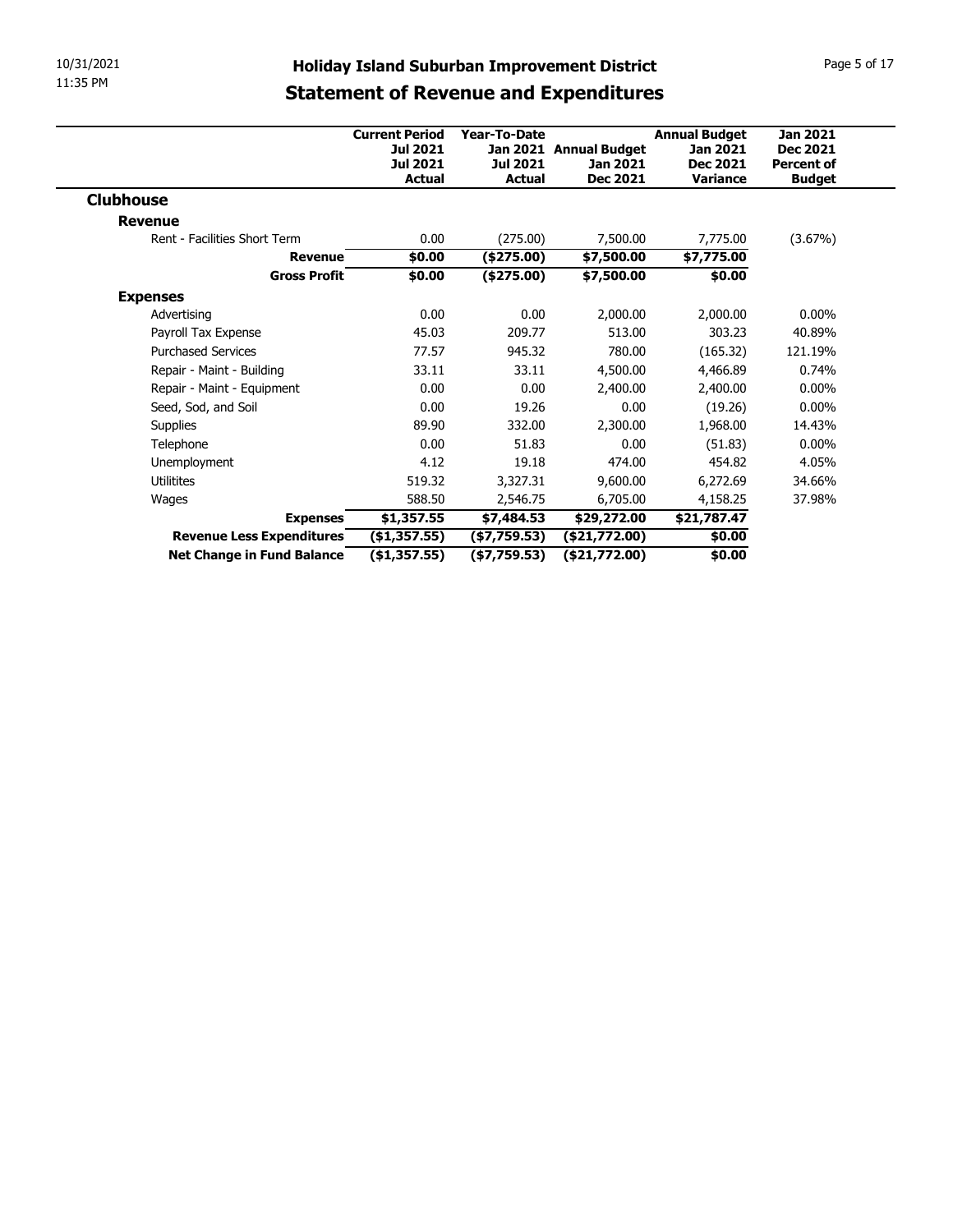| 10/31/2021                                     |                           |                                                                              |                                                  |                                                                                                     |                                                                        |                                                                          |
|------------------------------------------------|---------------------------|------------------------------------------------------------------------------|--------------------------------------------------|-----------------------------------------------------------------------------------------------------|------------------------------------------------------------------------|--------------------------------------------------------------------------|
| 11:35 PM                                       |                           |                                                                              |                                                  | <b>Holiday Island Suburban Improvement District</b><br><b>Statement of Revenue and Expenditures</b> |                                                                        | Page 6 of 17                                                             |
|                                                |                           | <b>Current Period</b><br><b>Jul 2021</b><br><b>Jul 2021</b><br><b>Actual</b> | Year-To-Date<br><b>Jul 2021</b><br><b>Actual</b> | Jan 2021 Annual Budget<br>Jan 2021<br><b>Dec 2021</b>                                               | <b>Annual Budget</b><br>Jan 2021<br><b>Dec 2021</b><br><b>Variance</b> | <b>Jan 2021</b><br><b>Dec 2021</b><br><b>Percent of</b><br><b>Budget</b> |
| <b>Fire Dept</b>                               |                           |                                                                              |                                                  |                                                                                                     |                                                                        |                                                                          |
| <b>Revenue</b>                                 |                           |                                                                              |                                                  |                                                                                                     |                                                                        |                                                                          |
| Act 833                                        |                           | 0.00                                                                         | 0.00                                             | 16,000.00                                                                                           | 16,000.00                                                              | $0.00\%$                                                                 |
| Contribution Income                            |                           | 0.00                                                                         | 0.00                                             | 1,000.00                                                                                            | 1,000.00                                                               | $0.00\%$                                                                 |
| Other Income                                   |                           | 0.00                                                                         | 4,523.05                                         | 46,837.00                                                                                           | 42,313.95                                                              | 9.66%                                                                    |
| Security Fee                                   | <b>Revenue</b>            | 4,012.03<br>\$4,012.03                                                       | 28,028.05<br>\$32,551.10                         | 45,600.00                                                                                           | 17,571.95<br>\$76,885.90                                               | 61.47%                                                                   |
|                                                | <b>Gross Profit</b>       | \$4,012.03                                                                   | \$32,551.10                                      | \$109,437.00<br>\$109,437.00                                                                        | \$0.00                                                                 |                                                                          |
| <b>Expenses</b>                                |                           |                                                                              |                                                  |                                                                                                     |                                                                        |                                                                          |
| Act 833                                        |                           | 0.00                                                                         | 8,568.86                                         | 8,300.00                                                                                            | (268.86)                                                               | 103.24%                                                                  |
| Dues and Fees                                  |                           | 0.00                                                                         | 40.00                                            | 800.00                                                                                              | 760.00                                                                 | 5.00%                                                                    |
| Emp Benefit - Hosp Ins                         |                           | 1,522.14                                                                     | 9,379.31                                         | 11,100.00                                                                                           | 1,720.69                                                               | 84.50%                                                                   |
| Emp Benefit - LOPFI                            |                           | 207.22                                                                       | 17,022.05                                        | 30,633.00                                                                                           | 13,610.95                                                              | 55.57%                                                                   |
| Emp Benefit - Retirement                       |                           | 250.00                                                                       | 352.04                                           | 6,259.00                                                                                            | 5,906.96                                                               | 5.62%                                                                    |
| Equipment Purchased < \$5,000                  |                           | 1,256.00                                                                     | 1,256.00                                         | 4,000.00                                                                                            | 2,744.00                                                               | 31.40%                                                                   |
| Fuel Expense                                   |                           | 1,793.65                                                                     | 5,103.86                                         | 8,000.00                                                                                            | 2,896.14                                                               | 63.80%                                                                   |
| Insurance - Workmen's Comp.                    |                           | 219.53                                                                       | 1,536.71                                         | 4,708.00                                                                                            | 3,171.29                                                               | 32.64%                                                                   |
| Miscellaneous                                  |                           | 0.00                                                                         | 5,000.00                                         | 0.00                                                                                                | (5,000.00)                                                             | $0.00\%$                                                                 |
| Payroll Tax Expense<br>Personnel Reimbursement |                           | 874.92<br>0.00                                                               | 2,702.64<br>6,649.98                             | 3,726.00<br>16,000.00                                                                               | 1,023.36<br>9,350.02                                                   | 72.53%<br>41.56%                                                         |
| Postage                                        |                           | 0.00                                                                         | 11.00                                            | 0.00                                                                                                | (11.00)                                                                | $0.00\%$                                                                 |
| PPE                                            |                           | 0.00                                                                         | 0.00                                             | 6,000.00                                                                                            | 6,000.00                                                               | $0.00\%$                                                                 |
| <b>Purchased Services</b>                      |                           | 117.60                                                                       | 4,450.82                                         | 3,800.00                                                                                            | (650.82)                                                               | 117.13%                                                                  |
| Repair - Maint - Building                      |                           | 17.29                                                                        | 1,332.07                                         | 4,200.00                                                                                            | 2,867.93                                                               | 31.72%                                                                   |
| Repair - Maint - Equipment                     |                           | 0.00                                                                         | 0.00                                             | 3,800.00                                                                                            | 3,800.00                                                               | $0.00\%$                                                                 |
| Repair - Maint - Radio                         |                           | 0.00                                                                         | 291.94                                           | 3,000.00                                                                                            | 2,708.06                                                               | 9.73%                                                                    |
| Repair - Maint - Tires                         |                           | 2,849.43                                                                     | 2,849.43                                         | 2,800.00                                                                                            | (49.43)                                                                | 101.77%                                                                  |
| Repair - Maint - Vehicles                      |                           | 892.65                                                                       | 7,327.03                                         | 4,700.00                                                                                            | (2,627.03)                                                             | 155.89%                                                                  |
| Supplies                                       |                           | 223.80                                                                       | 847.91                                           | 2,000.00                                                                                            | 1,152.09                                                               | 42.40%                                                                   |
| Telephone                                      |                           | 586.15                                                                       | 3,409.89                                         | 3,420.00                                                                                            | 10.11                                                                  | 99.70%                                                                   |
| Travel and Training                            |                           | 0.00                                                                         | 39.90                                            | 3,000.00                                                                                            | 2,960.10                                                               | 1.33%                                                                    |
| Unemployment                                   |                           | 0.00                                                                         | 286.37                                           | 1,733.00                                                                                            | 1,446.63                                                               | 16.52%                                                                   |
| Uniforms                                       |                           | 0.00                                                                         | 1,122.21                                         | 900.00                                                                                              | (222.21)<br>2,769.18                                                   | 124.69%<br>60.44%                                                        |
| Utilitites<br>Wages                            |                           | 671.80<br>20,302.97                                                          | 4,230.82<br>95,207.45                            | 7,000.00<br>130,726.00                                                                              | 35,518.55                                                              | 72.83%                                                                   |
|                                                | <b>Expenses</b>           | \$31,785.15                                                                  | \$179,018.29                                     | \$270,605.00                                                                                        | \$91,586.71                                                            |                                                                          |
|                                                | Revenue Less Expenditures |                                                                              |                                                  |                                                                                                     |                                                                        |                                                                          |
|                                                |                           |                                                                              |                                                  | $($ \$27,773.12) $($ \$146,467.19) $($ \$161,168.00)                                                | \$0.00                                                                 |                                                                          |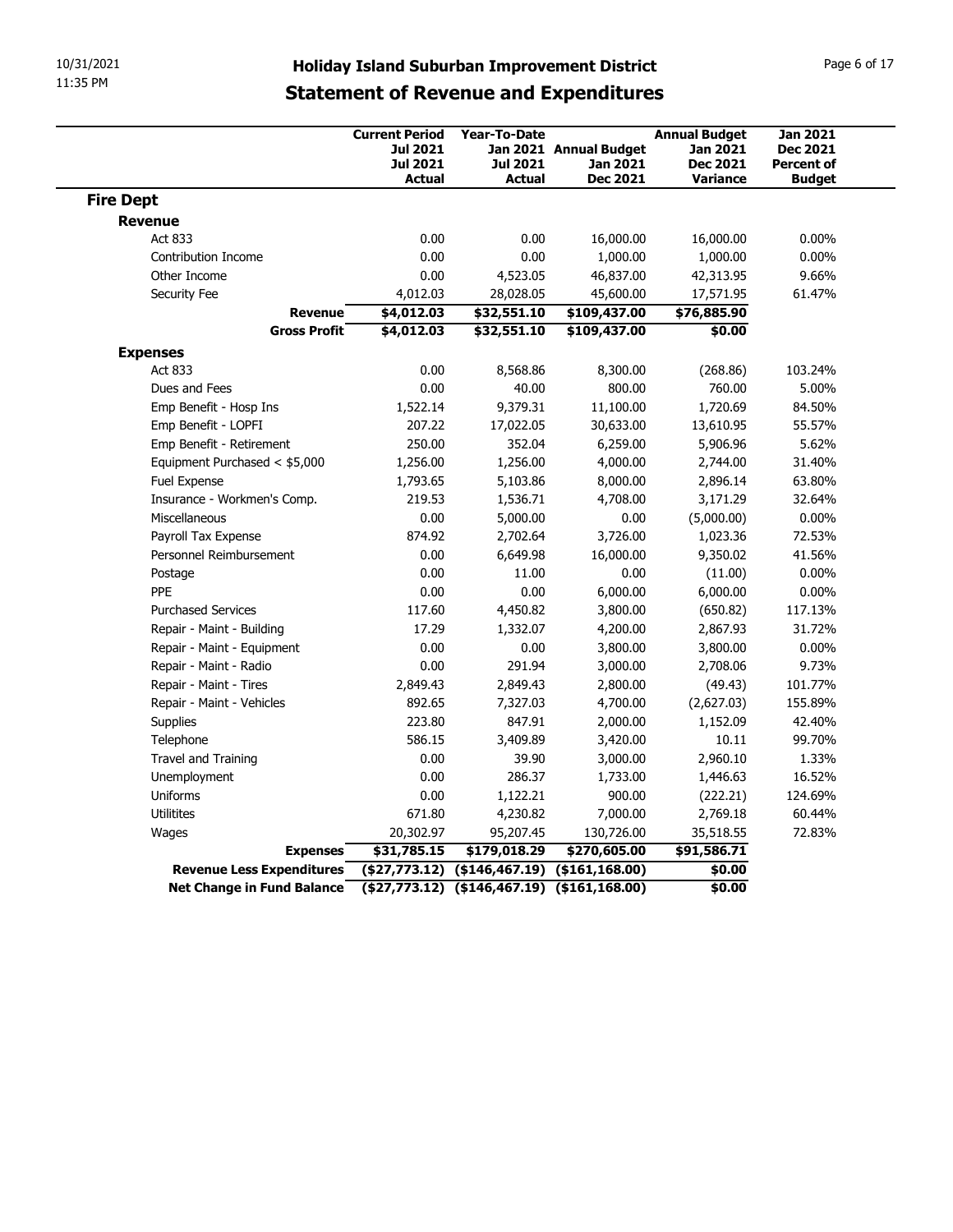| 10/31/2021              |                                                                |                          |                              |                                                     |                      | Page 7 of 17      |
|-------------------------|----------------------------------------------------------------|--------------------------|------------------------------|-----------------------------------------------------|----------------------|-------------------|
| 11:35 PM                |                                                                |                          |                              | <b>Holiday Island Suburban Improvement District</b> |                      |                   |
|                         |                                                                |                          |                              | <b>Statement of Revenue and Expenditures</b>        |                      |                   |
|                         |                                                                | <b>Current Period</b>    | Year-To-Date                 |                                                     | <b>Annual Budget</b> | <b>Jan 2021</b>   |
|                         |                                                                | <b>Jul 2021</b>          |                              | Jan 2021 Annual Budget                              | Jan 2021             | <b>Dec 2021</b>   |
|                         |                                                                | <b>Jul 2021</b>          | <b>Jul 2021</b>              | <b>Jan 2021</b>                                     | <b>Dec 2021</b>      | <b>Percent of</b> |
|                         |                                                                | <b>Actual</b>            | <b>Actual</b>                | <b>Dec 2021</b>                                     | Variance             | <b>Budget</b>     |
| <b>General Revenues</b> |                                                                |                          |                              |                                                     |                      |                   |
| <b>Expenses</b>         |                                                                |                          |                              |                                                     |                      |                   |
|                         | Advertising                                                    | 0.00                     | 20.06                        | 0.00                                                | (20.06)              | $0.00\%$          |
|                         | <b>Purchased Services</b>                                      | 14.42                    | 14.42                        | 0.00                                                | (14.42)              | $0.00\%$          |
|                         | <b>Expenses</b>                                                | \$14.42                  | \$34.48                      | \$0.00                                              | $($ \$34.48)         |                   |
|                         | <b>Revenue Less Expenditures</b><br>Net Change in Fund Balance | ( \$14.42)<br>( \$14.42) | $($ \$34.48)<br>$($ \$34.48) | \$0.00<br>\$0.00                                    | \$0.00<br>\$0.00     |                   |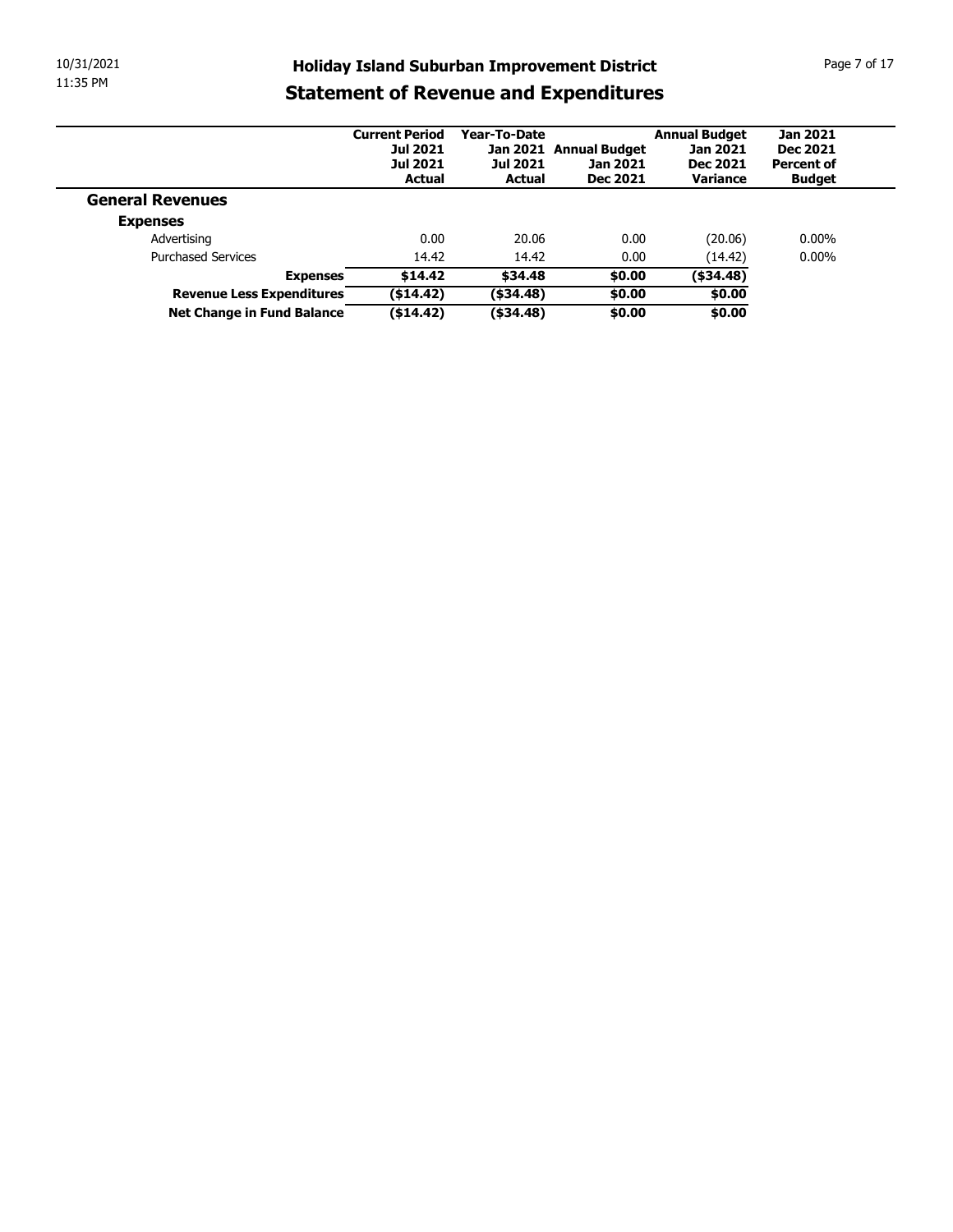| 10/31/2021                                              |                                                     |                              |                                    |                      | Page 8 of 17                       |
|---------------------------------------------------------|-----------------------------------------------------|------------------------------|------------------------------------|----------------------|------------------------------------|
| 11:35 PM                                                | <b>Holiday Island Suburban Improvement District</b> |                              |                                    |                      |                                    |
|                                                         | <b>Statement of Revenue and Expenditures</b>        |                              |                                    |                      |                                    |
|                                                         |                                                     |                              |                                    |                      |                                    |
|                                                         | <b>Current Period</b>                               | Year-To-Date                 |                                    | <b>Annual Budget</b> | <b>Jan 2021</b><br><b>Dec 2021</b> |
|                                                         | <b>Jul 2021</b><br><b>Jul 2021</b>                  | <b>Jul 2021</b>              | Jan 2021 Annual Budget<br>Jan 2021 | Jan 2021<br>Dec 2021 | <b>Percent of</b>                  |
|                                                         | Actual                                              | <b>Actual</b>                | <b>Dec 2021</b>                    | <b>Variance</b>      | <b>Budget</b>                      |
| <b>Holiday Island Marina</b>                            |                                                     |                              |                                    |                      |                                    |
| <b>Revenue</b>                                          |                                                     |                              |                                    |                      |                                    |
|                                                         | 4,805.88                                            | 190,428.54                   | 192,534.00                         | 2,105.46             | 98.91%                             |
| Facilities Rental - Long Term                           |                                                     |                              |                                    |                      |                                    |
| Other Income                                            | 318.79                                              | 12,253.79                    | 0.00                               | (12, 253.79)         | $0.00\%$                           |
| <b>Revenue</b>                                          | \$5,124.67                                          | \$202,682.33                 | \$192,534.00                       | (\$10,148.33)        |                                    |
| <b>Gross Profit</b>                                     | \$5,124.67                                          | \$202,682.33                 | \$192,534.00                       | \$0.00               |                                    |
| <b>Expenses</b>                                         |                                                     |                              |                                    |                      |                                    |
| Capital Improvements - Facilit                          | 0.00                                                | 24,000.00                    | 30,000.00                          | 6,000.00             | 80.00%                             |
| Dues and Fees                                           | 0.00                                                | 850.00                       | 325.00                             | (525.00)             | 261.54%                            |
| Miscellaneous                                           | $0.00\,$                                            | 300.00                       | 0.00                               | (300.00)             | $0.00\%$                           |
| Notices and Ads                                         | 0.00                                                | 77.20                        | 0.00                               | (77.20)              | $0.00\%$                           |
| <b>Purchased Services</b>                               | 9,878.98                                            | 65,036.04                    | 85,100.00                          | 20,063.96            | 76.42%                             |
| Repair - Maint - Building                               | 0.00                                                | 3,000.00                     | 19,200.00                          | 16,200.00            | 15.63%                             |
| Repair - Maint - Equipment                              | 0.00                                                | 0.00                         | 500.00                             | 500.00               | $0.00\%$                           |
| Telephone                                               | (87.29)                                             | 80.59                        | 0.00                               | (80.59)              | $0.00\%$                           |
| Utilitites                                              | (329.32)                                            | 562.53                       | 1,500.00                           | 937.47               | 37.50%                             |
| <b>Expenses</b>                                         | \$9,462.37                                          | \$93,906.36                  | \$136,625.00                       | \$42,718.64          |                                    |
| Revenue Less Expenditures<br>Net Change in Fund Balance | $(*4,337.70)$<br>$(*4,337.70)$                      | \$108,775.97<br>\$108,775.97 | \$55,909.00<br>\$55,909.00         | \$0.00<br>\$0.00     |                                    |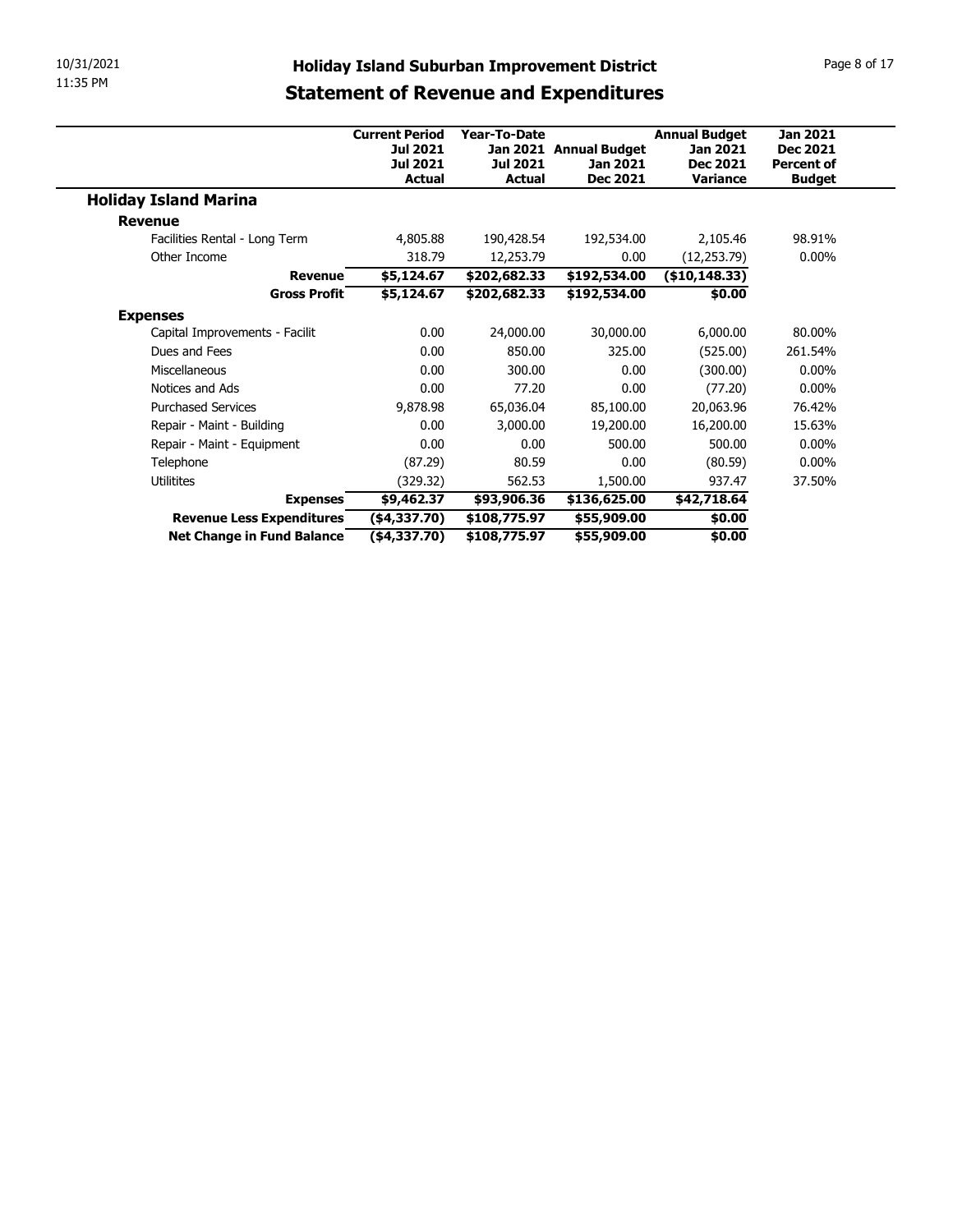|                                                         | <b>Holiday Island Suburban Improvement District</b> |                                           |                                                                                      |                           |                     |
|---------------------------------------------------------|-----------------------------------------------------|-------------------------------------------|--------------------------------------------------------------------------------------|---------------------------|---------------------|
|                                                         |                                                     |                                           |                                                                                      |                           |                     |
|                                                         |                                                     |                                           |                                                                                      |                           |                     |
|                                                         |                                                     |                                           |                                                                                      |                           |                     |
|                                                         |                                                     |                                           |                                                                                      |                           |                     |
|                                                         |                                                     |                                           |                                                                                      |                           |                     |
|                                                         |                                                     |                                           |                                                                                      |                           |                     |
|                                                         |                                                     |                                           |                                                                                      |                           |                     |
|                                                         |                                                     |                                           |                                                                                      |                           |                     |
|                                                         |                                                     |                                           |                                                                                      |                           |                     |
|                                                         |                                                     |                                           |                                                                                      |                           |                     |
|                                                         |                                                     |                                           |                                                                                      |                           |                     |
|                                                         |                                                     |                                           |                                                                                      |                           |                     |
|                                                         |                                                     |                                           |                                                                                      |                           |                     |
| 10/31/2021<br>11:35 PM                                  |                                                     |                                           |                                                                                      |                           |                     |
|                                                         |                                                     |                                           |                                                                                      |                           | Page 9 of 17        |
|                                                         | <b>Statement of Revenue and Expenditures</b>        |                                           |                                                                                      |                           |                     |
|                                                         |                                                     |                                           |                                                                                      |                           |                     |
|                                                         | <b>Current Period</b>                               | Year-To-Date                              |                                                                                      | <b>Annual Budget</b>      | <b>Jan 2021</b>     |
|                                                         | <b>Jul 2021</b>                                     |                                           | Jan 2021 Annual Budget                                                               | Jan 2021                  | <b>Dec 2021</b>     |
|                                                         | <b>Jul 2021</b>                                     | <b>Jul 2021</b>                           | Jan 2021                                                                             | <b>Dec 2021</b>           | <b>Percent of</b>   |
|                                                         | Actual                                              | <b>Actual</b>                             | Dec 2021                                                                             | Variance                  | <b>Budget</b>       |
| <b>Non-Departmental/Control</b>                         |                                                     |                                           |                                                                                      |                           |                     |
| <b>Revenue</b>                                          |                                                     |                                           |                                                                                      |                           |                     |
| Assessment Income - Current                             | 9,676.53                                            | 2,008,274.91                              | 1,979,067.00                                                                         | (29, 207.91)              | 101.48%             |
| Assessment Income - Penalties<br>Chilli Cook-Off Income | 0.00<br>0.00                                        | 474.39                                    | 40,000.00<br>0.00                                                                    | 39,525.61                 | 1.19%               |
| Debt Service - Sewer Treatment                          | 0.00                                                | 11,250.00<br>218,551.55                   | 209,555.00                                                                           | (11,250.00)<br>(8,996.55) | $0.00\%$<br>104.29% |
| Interest Income                                         | 1,896.85                                            | 14,807.64                                 | 50,000.00                                                                            | 35,192.36                 | 29.62%              |
| Other Income                                            | 3,886.19                                            | 26,287.60                                 | 39,000.00                                                                            | 12,712.40                 | 67.40%              |
| <b>Revenue</b>                                          |                                                     | \$15,459.57 \$2,279,646.09 \$2,317,622.00 |                                                                                      | \$37,975.91               |                     |
| <b>Gross Profit</b>                                     |                                                     | \$15,459.57 \$2,279,646.09 \$2,317,622.00 |                                                                                      | \$0.00                    |                     |
| <b>Expenses</b>                                         |                                                     |                                           |                                                                                      |                           |                     |
| Advertising                                             | 1,172.00                                            | 3,982.50                                  | 20,800.00                                                                            | 16,817.50                 | 19.15%              |
| Assessment Expense - Uncollect                          | 0.00                                                | 34,698.64                                 | 80,000.00                                                                            | 45,301.36                 | 43.37%              |
| Chilli Cook-Off Expense                                 | 0.00                                                | 8,128.50                                  | 0.00                                                                                 | (8, 128.50)               | $0.00\%$            |
| Covid - 19 Expense                                      | 157.41                                              | 1,531.62                                  | 20,000.00                                                                            | 18,468.38                 | 7.66%               |
| Insurance                                               | 12,524.17                                           | 92,277.33                                 | 140,000.00                                                                           | 47,722.67                 | 65.91%              |
| Insurance - Workmen's Comp.                             | 0.00                                                | (0.04)                                    | 0.00                                                                                 | 0.04                      | $0.00\%$            |
| Legal Fees                                              | (120.00)                                            | 10,605.06                                 | 20,400.00                                                                            | 9,794.94                  | 51.99%              |
|                                                         | 0.00                                                | 8,131.39                                  | 1,440.00                                                                             | (6,691.39)                | 564.68%             |
| Miscellaneous                                           | 0.00                                                | 0.00                                      | 175.00                                                                               | 175.00                    | $0.00\%$            |
| Notices and Ads                                         | 0.00                                                | 140.00                                    | 0.00                                                                                 | (140.00)                  | $0.00\%$            |
| Other Expense                                           |                                                     | 6,742.60                                  | 13,000.00                                                                            | 6,257.40                  | 51.87%              |
| <b>Purchased Services</b>                               | 594.89                                              | 2,852.88                                  | 0.00                                                                                 | (2,852.88)                | $0.00\%$            |
| Seed, Sod, and Soil                                     | 0.00                                                |                                           | $0.00\,$                                                                             | (435.81)                  | $0.00\%$            |
| Supplies                                                | 0.00                                                | 435.81                                    |                                                                                      | 39,570.63                 | 1.07%               |
| Taxes - Real Estate and Person                          | 0.00                                                | 429.37                                    | 40,000.00                                                                            |                           |                     |
| <b>Expenses</b>                                         | \$14,328.47                                         | \$169,955.66                              | \$335,815.00                                                                         | \$165,859.34              |                     |
| Revenue Less Expenditures<br>Net Change in Fund Balance |                                                     |                                           | \$1,131.10 \$2,109,690.43 \$1,981,807.00<br>\$1,131.10 \$2,109,690.43 \$1,981,807.00 | \$0.00<br>\$0.00          |                     |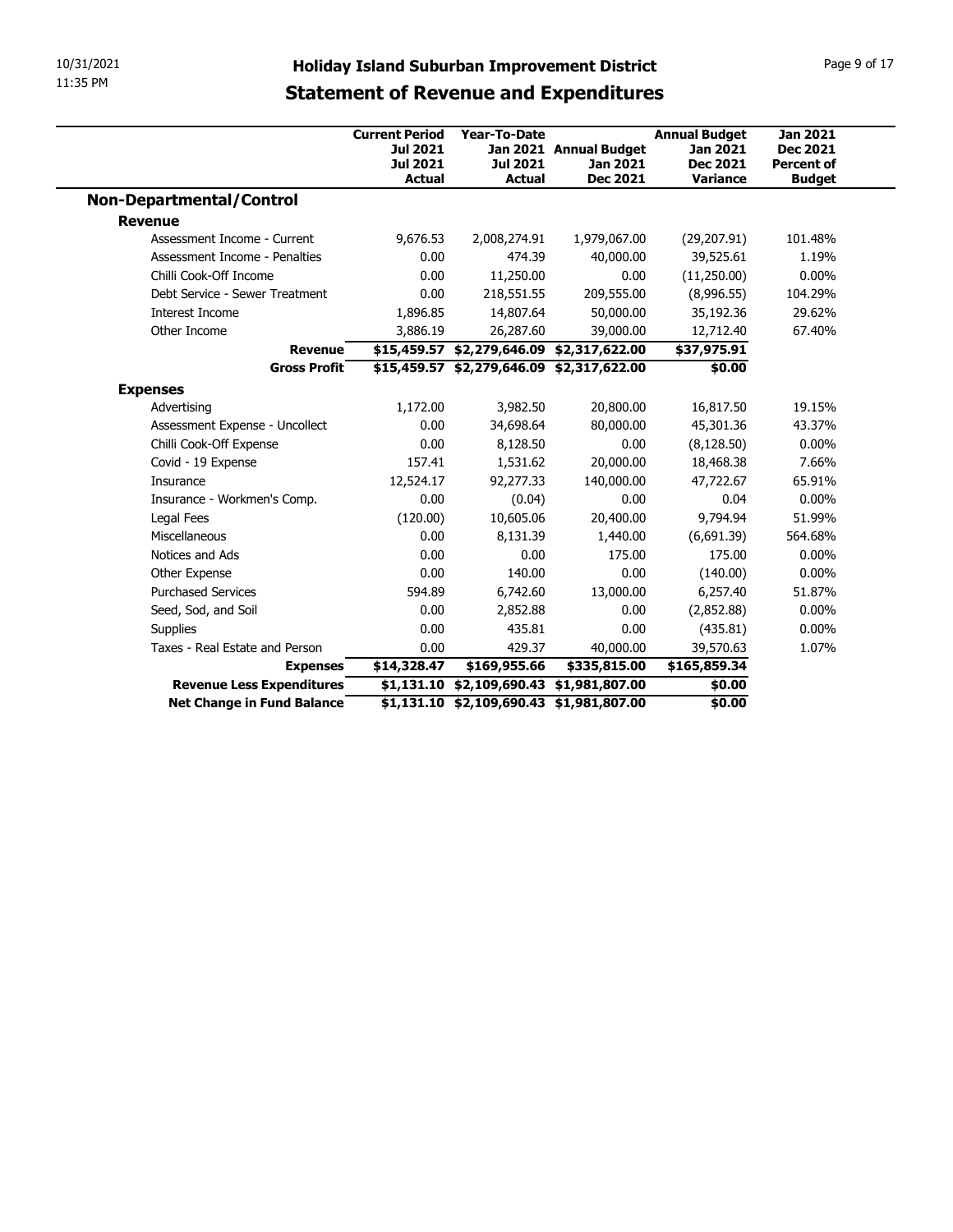| 10/31/2021 |                                              |                                  |                                  | <b>Holiday Island Suburban Improvement District</b> |                             | Page 10 of 17                      |
|------------|----------------------------------------------|----------------------------------|----------------------------------|-----------------------------------------------------|-----------------------------|------------------------------------|
| 11:35 PM   |                                              |                                  |                                  | <b>Statement of Revenue and Expenditures</b>        |                             |                                    |
|            |                                              |                                  |                                  |                                                     |                             |                                    |
|            |                                              | <b>Current Period</b>            | Year-To-Date                     |                                                     | <b>Annual Budget</b>        | <b>Jan 2021</b>                    |
|            |                                              | <b>Jul 2021</b>                  |                                  | Jan 2021 Annual Budget                              | Jan 2021                    | Dec 2021                           |
|            |                                              | <b>Jul 2021</b><br><b>Actual</b> | <b>Jul 2021</b><br><b>Actual</b> | Jan 2021<br>Dec 2021                                | <b>Dec 2021</b><br>Variance | <b>Percent of</b><br><b>Budget</b> |
|            | <b>Public Safety Dept</b>                    |                                  |                                  |                                                     |                             |                                    |
|            | Revenue                                      |                                  |                                  |                                                     |                             |                                    |
|            | Security Fee                                 | 4,012.04                         | 27,919.66                        | 48,000.00                                           | 20,080.34                   | 58.17%                             |
|            | <b>Revenue</b>                               | \$4,012.04                       | \$27,919.66                      | \$48,000.00                                         | \$20,080.34                 |                                    |
|            | Gross Profit                                 | \$4,012.04                       | \$27,919.66                      | \$48,000.00                                         | \$0.00                      |                                    |
|            |                                              |                                  |                                  |                                                     |                             |                                    |
|            | <b>Expenses</b><br><b>Purchased Services</b> | 4,000.00                         | 24,000.00                        | 48,000.00                                           | 24,000.00                   | 50.00%                             |
|            | <b>Expenses</b>                              | \$4,000.00                       | \$24,000.00                      | \$48,000.00                                         | \$24,000.00                 |                                    |
|            | Revenue Less Expenditures                    | \$12.04                          | \$3,919.66                       | \$0.00                                              | \$0.00                      |                                    |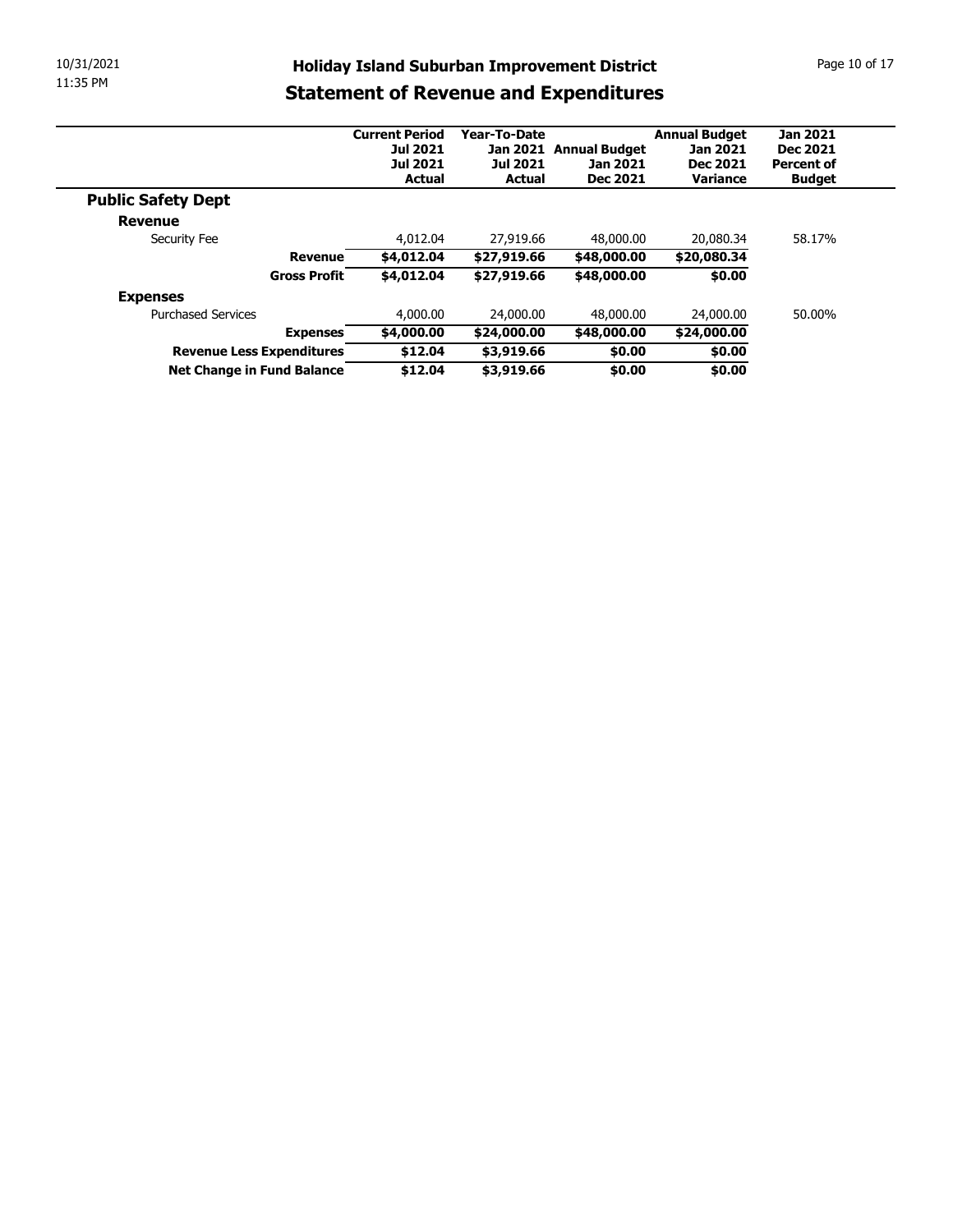|                                                                   |                                                             |                                 | <b>Holiday Island Suburban Improvement District</b><br><b>Statement of Revenue and Expenditures</b> |                                                     | Page 11 of 17                                           |
|-------------------------------------------------------------------|-------------------------------------------------------------|---------------------------------|-----------------------------------------------------------------------------------------------------|-----------------------------------------------------|---------------------------------------------------------|
|                                                                   | <b>Current Period</b><br><b>Jul 2021</b><br><b>Jul 2021</b> | <b>Year-To-Date</b><br>Jul 2021 | Jan 2021 Annual Budget<br>Jan 2021                                                                  | <b>Annual Budget</b><br>Jan 2021<br><b>Dec 2021</b> | <b>Jan 2021</b><br><b>Dec 2021</b><br><b>Percent of</b> |
| <b>Recreation Center</b>                                          | <b>Actual</b>                                               | <b>Actual</b>                   | Dec 2021                                                                                            | Variance                                            | <b>Budget</b>                                           |
| <b>Revenue</b>                                                    |                                                             |                                 |                                                                                                     |                                                     |                                                         |
| Cash Long/Short                                                   | 1.75                                                        | 51.37                           | 0.00                                                                                                | (51.37)                                             | $0.00\%$                                                |
| Family Golf - Access Card                                         | 0.00                                                        | 0.00                            | 5,000.00                                                                                            | 5,000.00                                            | $0.00\%$                                                |
| Family Recreation - Access Car<br>Fees - Green                    | 0.00                                                        | 4,752.00                        | 10,000.00                                                                                           | 5,248.00                                            | 47.52%<br>80.27%                                        |
| Fees - Recreation                                                 | 4,155.98<br>5,239.65                                        | 9,632.37<br>19,765.31           | 12,000.00<br>7,500.00                                                                               | 2,367.63<br>(12, 265.31)                            | 263.54%                                                 |
| Individual Golf - Access Card                                     | 0.00                                                        | 1,024.00                        | 2,500.00                                                                                            | 1,476.00                                            | 40.96%                                                  |
| Individual Recreation - Access                                    | 0.00                                                        | 1,437.00                        | 2,000.00                                                                                            | 563.00                                              | 71.85%                                                  |
| Other Income                                                      | 126.39                                                      | 208.30                          | 0.00                                                                                                | (208.30)                                            | $0.00\%$                                                |
| Private Cart Fee                                                  | 30.00                                                       | 50.00                           | 0.00                                                                                                | (50.00)                                             | $0.00\%$                                                |
| Rent - Cart                                                       | 2,192.25                                                    | 5,821.05                        | 7,500.00                                                                                            | 1,678.95                                            | 77.61%                                                  |
| Rent - Club                                                       | 120.00                                                      | 180.00                          | 100.00                                                                                              | (80.00)                                             | 180.00%                                                 |
| Rent - Facilities Short Term                                      | 920.00                                                      | 2,400.00                        | 1,000.00                                                                                            | (1,400.00)                                          | 240.00%                                                 |
| Sales - Beverage<br>Sales - Food                                  | 446.21<br>432.46                                            | 1,137.76<br>960.06              | 2,000.00<br>2,500.00                                                                                | 862.24<br>1,539.94                                  | 56.89%<br>38.40%                                        |
| Sales - Merchandise                                               | 135.37                                                      | 451.26                          | 1,500.00                                                                                            | 1,048.74                                            | 30.08%                                                  |
| <b>Revenue</b>                                                    | \$13,800.06                                                 | \$47,870.48                     | \$53,600.00                                                                                         | \$5,729.52                                          |                                                         |
| <b>Gross Profit</b>                                               | \$13,800.06                                                 | \$47,870.48                     | \$53,600.00                                                                                         | \$0.00                                              |                                                         |
| <b>Expenses</b>                                                   |                                                             |                                 |                                                                                                     |                                                     |                                                         |
| Capital Improvements - Equipme                                    | 0.00                                                        | 0.00                            | 5,000.00                                                                                            | 5,000.00                                            | $0.00\%$                                                |
| Capital Improvements - Facilit<br><b>Chemicals and Fertilizer</b> | 1,959.60<br>0.00                                            | 31,229.76<br>534.20             | 36,000.00<br>4,000.00                                                                               | 4,770.24<br>3,465.80                                | 86.75%<br>13.36%                                        |
| Cost of Sales - Beverage                                          | 80.57                                                       | 373.15                          | 600.00                                                                                              | 226.85                                              | 62.19%                                                  |
| Cost of Sales - Food                                              | 70.33                                                       | 319.67                          | 750.00                                                                                              | 430.33                                              | 42.62%                                                  |
| Cost of Sales - Merchandise                                       | 38.01                                                       | 238.70                          | 700.00                                                                                              | 461.30                                              | 34.10%                                                  |
| Credit Cards Fees                                                 | 307.50                                                      | 671.89                          | 700.00                                                                                              | 28.11                                               | 95.98%                                                  |
| Dues and Fees                                                     | 0.00                                                        | 0.00                            | 350.00                                                                                              | 350.00                                              | $0.00\%$                                                |
| Emp Benefit - Hosp Ins                                            | 281.32                                                      | 843.96                          | 0.00                                                                                                | (843.96)                                            | $0.00\%$                                                |
| Emp Benefit - Retirement<br>Equipment Purchased < \$5,000         | 0.00<br>0.00                                                | 38.38<br>0.00                   | 683.00<br>3,000.00                                                                                  | 644.62<br>3,000.00                                  | 5.62%<br>$0.00\%$                                       |
| Insurance - Workmen's Comp.                                       | 0.00                                                        | 0.00                            | 1,036.00                                                                                            | 1,036.00                                            | $0.00\%$                                                |
| <b>Inventory Control</b>                                          | 0.00                                                        | (4.36)                          | 0.00                                                                                                | 4.36                                                | $0.00\%$                                                |
| Miscellaneous                                                     | 0.00                                                        | 0.00                            | 140.00                                                                                              | 140.00                                              | $0.00\%$                                                |
| Payroll Tax Expense                                               | 680.39                                                      | 2,797.80                        | 5,435.00                                                                                            | 2,637.20                                            | 51.48%                                                  |
| Personnel Reimbursement                                           | 10.35                                                       | 81.47                           | 600.00                                                                                              | 518.53                                              | 13.58%                                                  |
| <b>Purchased Services</b>                                         | 1,410.04                                                    | 9,705.68                        | 15,000.00                                                                                           | 5,294.32                                            | 64.70%                                                  |
| Repair - Maint - Building<br>Repair - Maint - Equipment           | 2,508.40<br>0.00                                            | 5,160.90<br>0.00                | 3,000.00<br>3,000.00                                                                                | (2,160.90)<br>3,000.00                              | 172.03%<br>$0.00\%$                                     |
|                                                                   | 0.00                                                        | 0.00                            | 210.00                                                                                              | 210.00                                              | $0.00\%$                                                |
|                                                                   | 108.69                                                      | 490.12                          | 2,000.00                                                                                            | 1,509.88                                            | 24.51%                                                  |
| Repair - Maint - Vehicles                                         |                                                             | 1,566.31                        | 5,000.00                                                                                            | 3,433.69                                            | 31.33%                                                  |
| Repair- Maint- Parts/Material                                     | 209.41                                                      |                                 |                                                                                                     |                                                     |                                                         |
| Supplies<br>Telephone                                             | 193.25                                                      | 1,242.44                        | 2,400.00                                                                                            | 1,157.56                                            | 51.77%                                                  |
| Travel and Training                                               | 0.00                                                        | 0.00                            | 100.00                                                                                              | 100.00                                              | 0.00%                                                   |
| Unemployment                                                      | 47.12                                                       | 234.45                          | 3,008.00                                                                                            | 2,773.55                                            | 7.79%                                                   |
| Utilitites                                                        | 1,267.77                                                    | 6,839.92                        | 15,000.00                                                                                           | 8,160.08                                            | 45.60%                                                  |
| Wages                                                             | 8,987.88                                                    | 36,159.48                       | 71,044.00                                                                                           | 34,884.52                                           | 50.90%                                                  |
| <b>Expenses</b><br><b>Revenue Less Expenditures</b>               | \$18,160.63<br>$($ \$4,360.57)                              | \$98,523.92                     | \$178,756.00<br>$($ \$50,653.44) $($ \$125,156.00)                                                  | \$80,232.08<br>\$0.00                               |                                                         |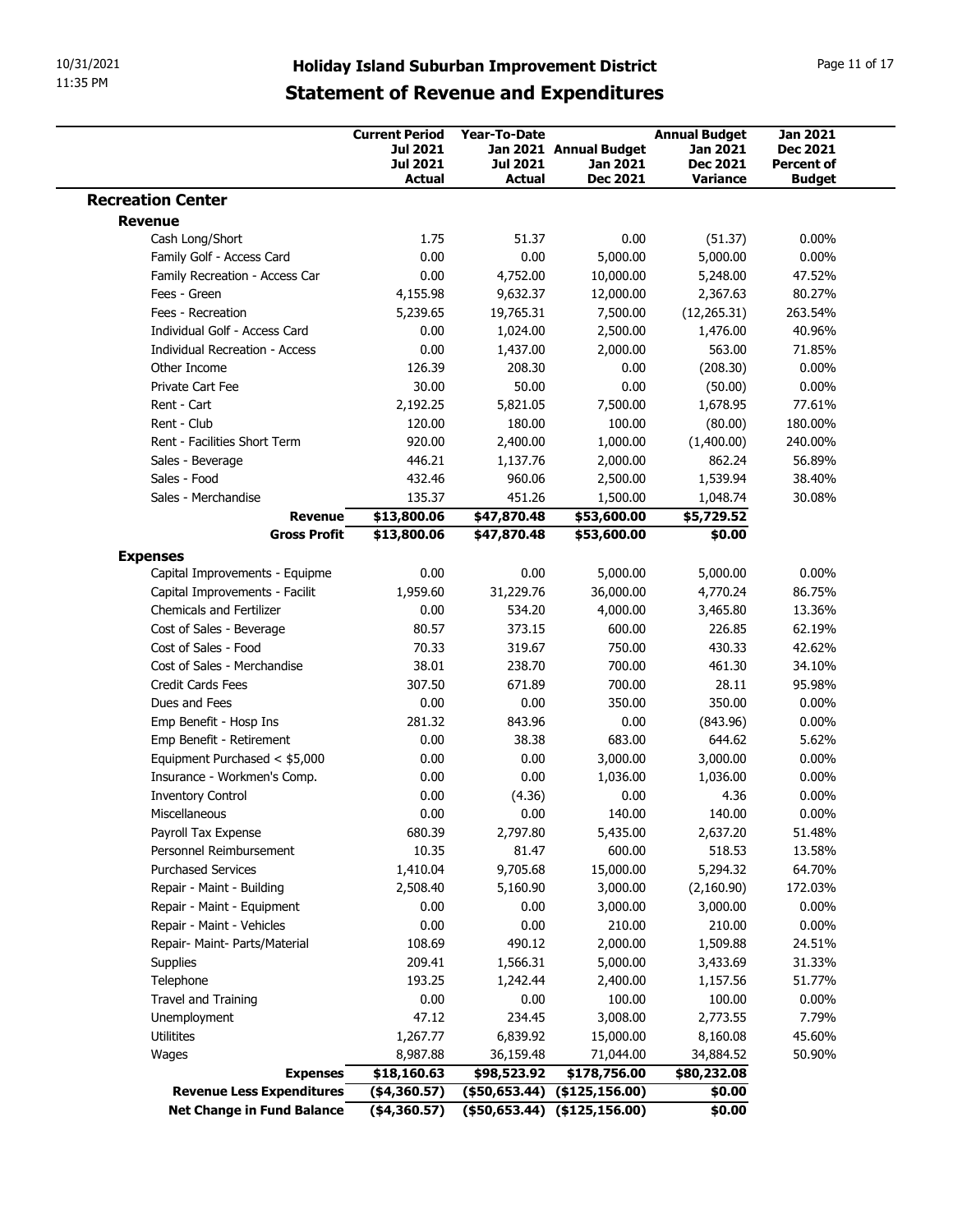| 10/31/2021<br>11:35 PM              |                                                                |                                           |                                                                                                     |                                                                        |                                                                          |
|-------------------------------------|----------------------------------------------------------------|-------------------------------------------|-----------------------------------------------------------------------------------------------------|------------------------------------------------------------------------|--------------------------------------------------------------------------|
|                                     |                                                                |                                           | <b>Holiday Island Suburban Improvement District</b><br><b>Statement of Revenue and Expenditures</b> |                                                                        | Page 12 of 17                                                            |
|                                     | <b>Current Period</b><br>Jul 2021<br>Jul 2021<br><b>Actual</b> | Year-To-Date<br>Jul 2021<br><b>Actual</b> | Jan 2021 Annual Budget<br>Jan 2021<br>Dec 2021                                                      | <b>Annual Budget</b><br><b>Jan 2021</b><br><b>Dec 2021</b><br>Variance | <b>Jan 2021</b><br><b>Dec 2021</b><br><b>Percent of</b><br><b>Budget</b> |
| <b>Restaurant - Golf Operations</b> |                                                                |                                           |                                                                                                     |                                                                        |                                                                          |
| <b>Revenue</b>                      |                                                                |                                           |                                                                                                     |                                                                        |                                                                          |
| Sales - Beer                        | 3,142.31                                                       | 9,450.06                                  | 10,000.00                                                                                           | 549.94                                                                 | 94.50%                                                                   |
| Sales - Beverage                    | 1,407.01                                                       | 4,125.35                                  | 10,000.00                                                                                           | 5,874.65                                                               | 41.25%                                                                   |
| Sales - Food                        | 8,064.10                                                       | 39,186.43                                 | 110,000.00                                                                                          | 70,813.57                                                              | 35.62%                                                                   |
| <b>Revenue</b>                      | \$12,613.42                                                    | \$52,761.84                               | \$130,000.00                                                                                        | \$77,238.16                                                            |                                                                          |
| <b>Gross Profit</b>                 | \$12,613.42                                                    | \$52,761.84                               | \$130,000.00                                                                                        | \$0.00                                                                 |                                                                          |
| <b>Expenses</b>                     |                                                                |                                           |                                                                                                     |                                                                        |                                                                          |
| Advertising                         | 297.50                                                         | 365.50                                    | $0.00\,$                                                                                            | (365.50)                                                               | $0.00\%$                                                                 |
| Cost of Sales - Beer                | 0.00                                                           | 2,946.63                                  | 3,800.00                                                                                            | 853.37                                                                 | 77.54%                                                                   |
| Cost of Sales - Beverage            | 0.00                                                           | 745.06                                    | 3,600.00                                                                                            | 2,854.94                                                               | 20.70%                                                                   |
| Cost of Sales - Food                | 0.00                                                           | 24,060.01                                 | 40,000.00                                                                                           | 15,939.99                                                              | 60.15%                                                                   |
| Credit Cards Fees                   | 693.97                                                         | 3,842.25                                  | 2,500.00                                                                                            | (1,342.25)                                                             | 153.69%                                                                  |
| Dues and Fees                       | 0.00                                                           | 300.00                                    | 450.00                                                                                              | 150.00                                                                 | 66.67%                                                                   |
| Emp Benefit - Hosp Ins              | 0.00                                                           | 0.00                                      | 3,700.00                                                                                            | 3,700.00                                                               | $0.00\%$                                                                 |
| Emp Benefit - Retirement            | 0.00                                                           | 0.00                                      | 1,165.00                                                                                            | 1,165.00                                                               | $0.00\%$                                                                 |
| Equipment Purchased < \$5,000       | 0.00                                                           | 0.00                                      | 3,000.00                                                                                            | 3,000.00                                                               | $0.00\%$                                                                 |
| Insurance - Workmen's Comp.         | 28.06                                                          | 196.42                                    | 1,252.00                                                                                            | 1,055.58                                                               | 15.69%                                                                   |
| Notices and Ads                     | 0.00                                                           | 60.00                                     | 420.00                                                                                              | 360.00                                                                 | 14.29%                                                                   |
| Payroll Tax Expense                 | 288.49                                                         | 1,808.06                                  | 4,968.00                                                                                            | 3,159.94                                                               | 36.39%                                                                   |
| <b>Purchased Services</b>           | 0.00                                                           | 515.31                                    | 1,373.00                                                                                            | 857.69                                                                 | 37.53%                                                                   |
| Repair - Maint - Building           | 33.13                                                          | 33.13                                     | 2,070.00                                                                                            | 2,036.87                                                               | 1.60%                                                                    |
| Repair - Maint - Equipment          | 0.00                                                           | 497.55                                    | 2,070.00                                                                                            | 1,572.45                                                               | 24.04%                                                                   |
| Supplies                            | 988.43                                                         | 4,888.83                                  | 6,000.00                                                                                            | 1,111.17                                                               | 81.48%                                                                   |
| Unemployment                        | 8.50                                                           | 136.08                                    | 1,996.00                                                                                            | 1,859.92                                                               | 6.82%                                                                    |
|                                     | 1,135.04                                                       | 6,659.01                                  | 7,500.00                                                                                            | 840.99                                                                 | 88.79%                                                                   |
| Utilitites                          | 3,233.25                                                       | 16,014.19                                 | 64,935.00                                                                                           | 48,920.81                                                              | 24.66%                                                                   |
| Wages                               |                                                                | \$63,068.03                               | \$150,799.00                                                                                        | \$87,730.97                                                            |                                                                          |
| <b>Expenses</b>                     | \$6,706.37                                                     | ( \$10, 306.19)                           | (\$20,799.00)                                                                                       | \$0.00                                                                 |                                                                          |
| <b>Revenue Less Expenditures</b>    | \$5,907.05                                                     |                                           |                                                                                                     |                                                                        |                                                                          |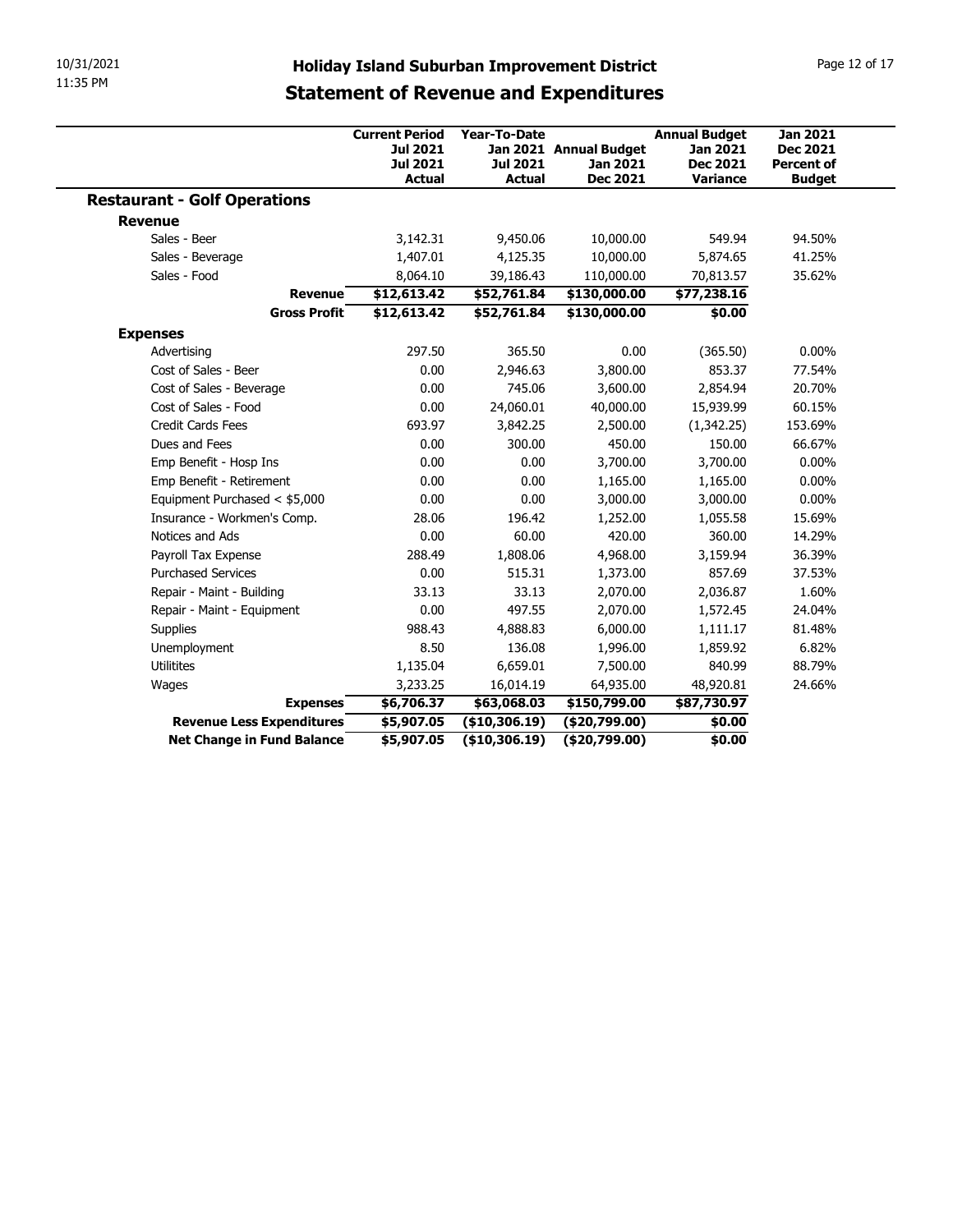| 10/31/2021<br>11:35 PM                              |                                                                                                     |                                                   |                                    |                                                     | Page 13 of 17                                           |  |
|-----------------------------------------------------|-----------------------------------------------------------------------------------------------------|---------------------------------------------------|------------------------------------|-----------------------------------------------------|---------------------------------------------------------|--|
|                                                     | <b>Holiday Island Suburban Improvement District</b><br><b>Statement of Revenue and Expenditures</b> |                                                   |                                    |                                                     |                                                         |  |
|                                                     | <b>Current Period</b><br>Jul 2021<br><b>Jul 2021</b>                                                | <b>Year-To-Date</b><br>Jul 2021                   | Jan 2021 Annual Budget<br>Jan 2021 | <b>Annual Budget</b><br>Jan 2021<br><b>Dec 2021</b> | <b>Jan 2021</b><br><b>Dec 2021</b><br><b>Percent of</b> |  |
| <b>Road Dept</b>                                    | <b>Actual</b>                                                                                       | <b>Actual</b>                                     | Dec 2021                           | <b>Variance</b>                                     | <b>Budget</b>                                           |  |
| <b>Revenue</b>                                      |                                                                                                     |                                                   |                                    |                                                     |                                                         |  |
| <b>Culvert Installation Income</b>                  | 0.00                                                                                                | 0.00                                              | 500.00                             | 500.00                                              | $0.00\%$                                                |  |
| <b>Driveway Transitions</b>                         | 0.00                                                                                                | 0.00                                              | 1,200.00                           | 1,200.00                                            | $0.00\%$                                                |  |
| Other Income                                        | 0.00                                                                                                | 110.50                                            | 211,500.00                         | 211,389.50                                          | 0.05%                                                   |  |
| Road Inspection Fee - Nonref<br>Sale of Assets      | 400.00                                                                                              | 4,400.00                                          | 800.00                             | (3,600.00)                                          | 550.00%                                                 |  |
| <b>Revenue</b>                                      | 0.00<br>\$400.00                                                                                    | 500.00<br>\$5,010.50                              | 0.00<br>\$214,000.00               | (500.00)<br>\$208,989.50                            | $0.00\%$                                                |  |
| <b>Gross Profit</b>                                 | \$400.00                                                                                            | \$5,010.50                                        | \$214,000.00                       | \$0.00                                              |                                                         |  |
| <b>Expenses</b>                                     |                                                                                                     |                                                   |                                    |                                                     |                                                         |  |
| Capital Improvements - Equipme                      | 0.00                                                                                                | 29,180.89                                         | 30,000.00                          | 819.11                                              | 97.27%                                                  |  |
| Capital Improvements - Facilit                      | 0.00                                                                                                | 0.00                                              | 265,000.00                         | 265,000.00                                          | $0.00\%$                                                |  |
| Dues and Fees                                       | 0.00                                                                                                | 850.00                                            | 1,000.00                           | 150.00                                              | 85.00%                                                  |  |
| Emp Benefit - Hosp Ins                              | 1,240.80                                                                                            | 8,707.22                                          | 26,047.00                          | 17,339.78                                           | 33.43%                                                  |  |
| Emp Benefit - Retirement                            | 374.00                                                                                              | 2,837.64                                          | 6,084.00                           | 3,246.36                                            | 46.64%                                                  |  |
| Equipment Purchased < \$5,000<br>Fuel Expense       | 355.34<br>(3,748.23)                                                                                | 355.34<br>(3,587.85)                              | 3,000.00<br>20,000.00              | 2,644.66<br>23,587.85                               | 11.84%<br>(17.94%)                                      |  |
| Insurance - Workmen's Comp.                         | 352.32                                                                                              | 2,466.24                                          | 3,861.00                           | 1,394.76                                            | 63.88%                                                  |  |
| Miscellaneous                                       | 1,364.00                                                                                            | 1,364.00                                          | 0.00                               | (1,364.00)                                          | $0.00\%$                                                |  |
| Notices and Ads                                     | 0.00                                                                                                | 269.79                                            | 500.00                             | 230.21                                              | 53.96%                                                  |  |
| Payroll Tax Expense                                 | 934.10                                                                                              | 7,040.39                                          | 16,830.00                          | 9,789.61                                            | 41.83%                                                  |  |
| <b>Purchased Services</b>                           | 0.00                                                                                                | 7,498.24                                          | 2,500.00                           | (4,998.24)                                          | 299.93%                                                 |  |
| Repair - Maint - Building                           | 0.00                                                                                                | 158.01                                            | 500.00                             | 341.99                                              | 31.60%                                                  |  |
| Repair - Maint - Equipment                          | 0.00                                                                                                | 20.20                                             | 0.00                               | (20.20)                                             | $0.00\%$                                                |  |
| Repair - Maint - Street Light                       | 0.00                                                                                                | 0.00                                              | 500.00                             | 500.00                                              | $0.00\%$                                                |  |
| Repair - Maint - Tires<br>Repair - Maint - Vehicles | 509.15<br>497.63                                                                                    | 1,401.63<br>2,851.48                              | 5,000.00<br>5,000.00               | 3,598.37<br>2,148.52                                | 28.03%<br>57.03%                                        |  |
| Repair- Maint- Parts/Material                       | 261.39                                                                                              | 3,405.38                                          | 5,000.00                           | 1,594.62                                            | 68.11%                                                  |  |
| Repair-Maint Road Materials                         | 5,736.42                                                                                            | 9,978.10                                          | 15,000.00                          | 5,021.90                                            | 66.52%                                                  |  |
| Safety                                              | 0.00                                                                                                | 0.00                                              | 250.00                             | 250.00                                              | $0.00\%$                                                |  |
| Snow / Ice Removal                                  | 0.00                                                                                                | 0.00                                              | 17,000.00                          | 17,000.00                                           | $0.00\%$                                                |  |
| Supplies                                            | 103.76                                                                                              | 2,031.41                                          | 2,500.00                           | 468.59                                              | 81.26%                                                  |  |
| Telephone                                           | 155.00                                                                                              | 1,009.36                                          | 1,920.00                           | 910.64                                              | 52.57%                                                  |  |
| Unemployment                                        | 13.61                                                                                               | 295.17                                            | 2,520.00                           | 2,224.83                                            | 11.71%                                                  |  |
| Uniforms                                            | 86.20                                                                                               | 755.67                                            | 2,000.00                           | 1,244.33                                            | 37.78%                                                  |  |
| Utilitites                                          | 280.85                                                                                              | 5,095.87                                          | 7,500.00                           | 2,404.13                                            | 67.94%                                                  |  |
| Wages                                               | 12,624.00                                                                                           | 76,902.79                                         | 228,094.00                         | 151,191.21                                          | 33.72%                                                  |  |
|                                                     | \$21,140.34                                                                                         | \$160,886.97                                      | \$667,606.00                       | \$506,719.03                                        |                                                         |  |
| <b>Expenses</b>                                     |                                                                                                     |                                                   |                                    |                                                     |                                                         |  |
| <b>Revenue Less Expenditures</b>                    |                                                                                                     | $( $20,740.34)$ $( $155,876.47)$ $( $453,606.00)$ |                                    | \$0.00                                              |                                                         |  |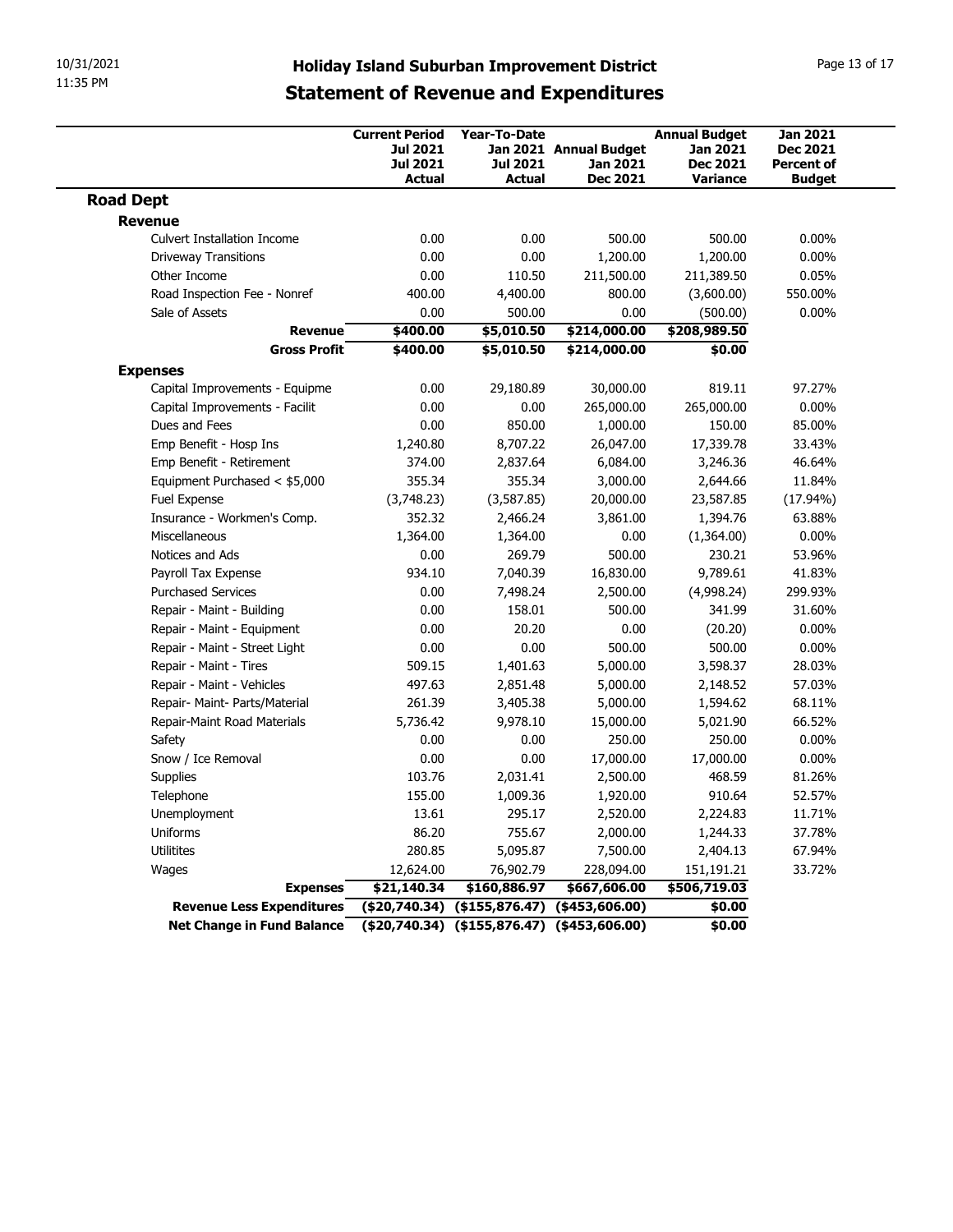| 11:35 PM                                               | <b>Holiday Island Suburban Improvement District</b>                   |                                                  |                                                       |                                                                        | Page 14 of 17                                                     |
|--------------------------------------------------------|-----------------------------------------------------------------------|--------------------------------------------------|-------------------------------------------------------|------------------------------------------------------------------------|-------------------------------------------------------------------|
|                                                        | <b>Statement of Revenue and Expenditures</b>                          |                                                  |                                                       |                                                                        |                                                                   |
|                                                        | <b>Current Period</b><br>Jul 2021<br><b>Jul 2021</b><br><b>Actual</b> | <b>Year-To-Date</b><br><b>Jul 2021</b><br>Actual | Jan 2021 Annual Budget<br>Jan 2021<br><b>Dec 2021</b> | <b>Annual Budget</b><br>Jan 2021<br><b>Dec 2021</b><br><b>Variance</b> | <b>Jan 2021</b><br>Dec 2021<br><b>Percent of</b><br><b>Budget</b> |
| <b>Sewer Dept</b>                                      |                                                                       |                                                  |                                                       |                                                                        |                                                                   |
| <b>Revenue</b>                                         |                                                                       |                                                  |                                                       |                                                                        |                                                                   |
| Debt Service - Sewer Treatment<br><b>Sewer Sales</b>   | 23,709.33<br>34,964.64                                                | 143,028.93<br>208,874.59                         | 235,000.00<br>335,682.00                              | 91,971.07<br>126,807.41                                                | 60.86%<br>62.22%                                                  |
| Sewer Sales Installation Charg                         | 1,200.00                                                              | 7,200.00                                         | 3,000.00                                              | (4,200.00)                                                             | 240.00%                                                           |
| Revenue                                                | \$59,873.97                                                           | \$359,103.52                                     | \$573,682.00                                          | \$214,578.48                                                           |                                                                   |
| <b>Gross Profit</b>                                    | \$59,873.97                                                           | \$359,103.52                                     | \$573,682.00                                          | \$0.00                                                                 |                                                                   |
| <b>Expenses</b>                                        |                                                                       |                                                  |                                                       |                                                                        |                                                                   |
| Capital Improvements - Equipme                         | 18,628.00                                                             | 33,111.57                                        | 47,500.00                                             | 14,388.43                                                              | 69.71%                                                            |
| Capital Improvements - Facilit                         | 0.00                                                                  | 23,385.89                                        | 41,500.00                                             | 18,114.11                                                              | 56.35%                                                            |
| Chemicals and Fertilizer                               | 3,336.70                                                              | 11,841.22                                        | 20,300.00                                             | 8,458.78                                                               | 58.33%                                                            |
| Dues and Fees                                          | 0.00                                                                  | 8,562.50                                         | 9,000.00                                              | 437.50                                                                 | 95.14%                                                            |
| Emp Benefit - Hosp Ins                                 | 556.83                                                                | 3,522.62                                         | 10,024.00                                             | 6,501.38                                                               | 35.14%                                                            |
| Emp Benefit - Retirement<br>Engineering                | 219.13<br>0.00                                                        | 1,702.31<br>0.00                                 | 5,391.00<br>5,000.00                                  | 3,688.69<br>5,000.00                                                   | 31.58%<br>$0.00\%$                                                |
| Equipment Purchased < \$5,000                          | 0.00                                                                  | 0.00                                             | 3,800.00                                              | 3,800.00                                                               | $0.00\%$                                                          |
| Fuel Expense                                           | 831.80                                                                | 2,929.96                                         | 5,400.00                                              | 2,470.04                                                               | 54.26%                                                            |
| Insurance - Workmen's Comp.                            | 153.65                                                                | 1,075.59                                         | 2,072.00                                              | 996.41                                                                 | 51.91%                                                            |
| <b>Interest Expense</b>                                | 7,591.52                                                              | 54,382.44                                        | 100,000.00                                            | 45,617.56                                                              | 54.38%                                                            |
| Lab Fees                                               | 0.00                                                                  | 3,640.20                                         | 9,500.00                                              | 5,859.80                                                               | 38.32%                                                            |
| Notices and Ads                                        | 0.00                                                                  | 0.00                                             | 300.00                                                | 300.00                                                                 | $0.00\%$                                                          |
| Payroll Tax Expense                                    | 558.32                                                                | 4,443.65                                         | 9,928.00                                              | 5,484.35                                                               | 44.76%                                                            |
| <b>Purchased Services</b><br>Repair - Maint - Building | 2,856.24<br>0.00                                                      | 13,114.61<br>0.00                                | 18,000.00<br>2,500.00                                 | 4,885.39<br>2,500.00                                                   | 72.86%<br>$0.00\%$                                                |
| Repair - Maint - Equipment                             | 950.46                                                                | 15,140.02                                        | 15,000.00                                             | (140.02)                                                               | 100.93%                                                           |
| Repair - Maint - Sewer Plant                           | 3,044.46                                                              | 15,846.02                                        | 25,200.00                                             | 9,353.98                                                               | 62.88%                                                            |
| Repair - Maint - Tires                                 | 0.00                                                                  | 0.00                                             | 1,160.00                                              | 1,160.00                                                               | $0.00\%$                                                          |
| Repair - Maint - Vehicles                              | 0.00                                                                  | 99.24                                            | 2,220.00                                              | 2,120.76                                                               | 4.47%                                                             |
| Repair - Maint- Line Repair                            | 2,322.00                                                              | 2,322.00                                         | 1,800.00                                              | (522.00)                                                               | 129.00%                                                           |
| Repair- Maint- Parts/Material                          | 0.00                                                                  | 677.81                                           | 5,400.00                                              | 4,722.19                                                               | 12.55%                                                            |
| Safety                                                 | 0.00                                                                  | 0.00                                             | 1,000.00                                              | 1,000.00                                                               | $0.00\%$                                                          |
| Supplies                                               | 0.00                                                                  | 570.33                                           | 3,000.00                                              | 2,429.67                                                               | 19.01%                                                            |
| Telephone                                              | 19.65                                                                 | 158.87                                           | 2,940.00                                              | 2,781.13                                                               | 5.40%                                                             |
| Travel and Training                                    | 0.00                                                                  | 0.00                                             | 1,900.00                                              | 1,900.00                                                               | $0.00\%$                                                          |
| Unemployment                                           | 2.37                                                                  | 158.16                                           | 3,157.00                                              | 2,998.84                                                               | 5.01%                                                             |
| Uniforms                                               | 0.00                                                                  | 0.00                                             | 600.00                                                | 600.00                                                                 | $0.00\%$                                                          |
| Utilitites                                             | 4,566.07                                                              | 33,857.70                                        | 60,000.00                                             | 26,142.30                                                              | 56.43%                                                            |
|                                                        | 7,483.63                                                              | 51,708.83                                        | 129,775.00                                            | 78,066.17                                                              | 39.84%                                                            |
| Wages                                                  |                                                                       | \$282,251.54                                     | \$543,367.00                                          | \$261,115.46                                                           |                                                                   |
| <b>Expenses</b><br><b>Revenue Less Expenditures</b>    | \$53,120.83<br>\$6,753.14                                             | \$76,851.98                                      | \$30,315.00                                           | \$0.00                                                                 |                                                                   |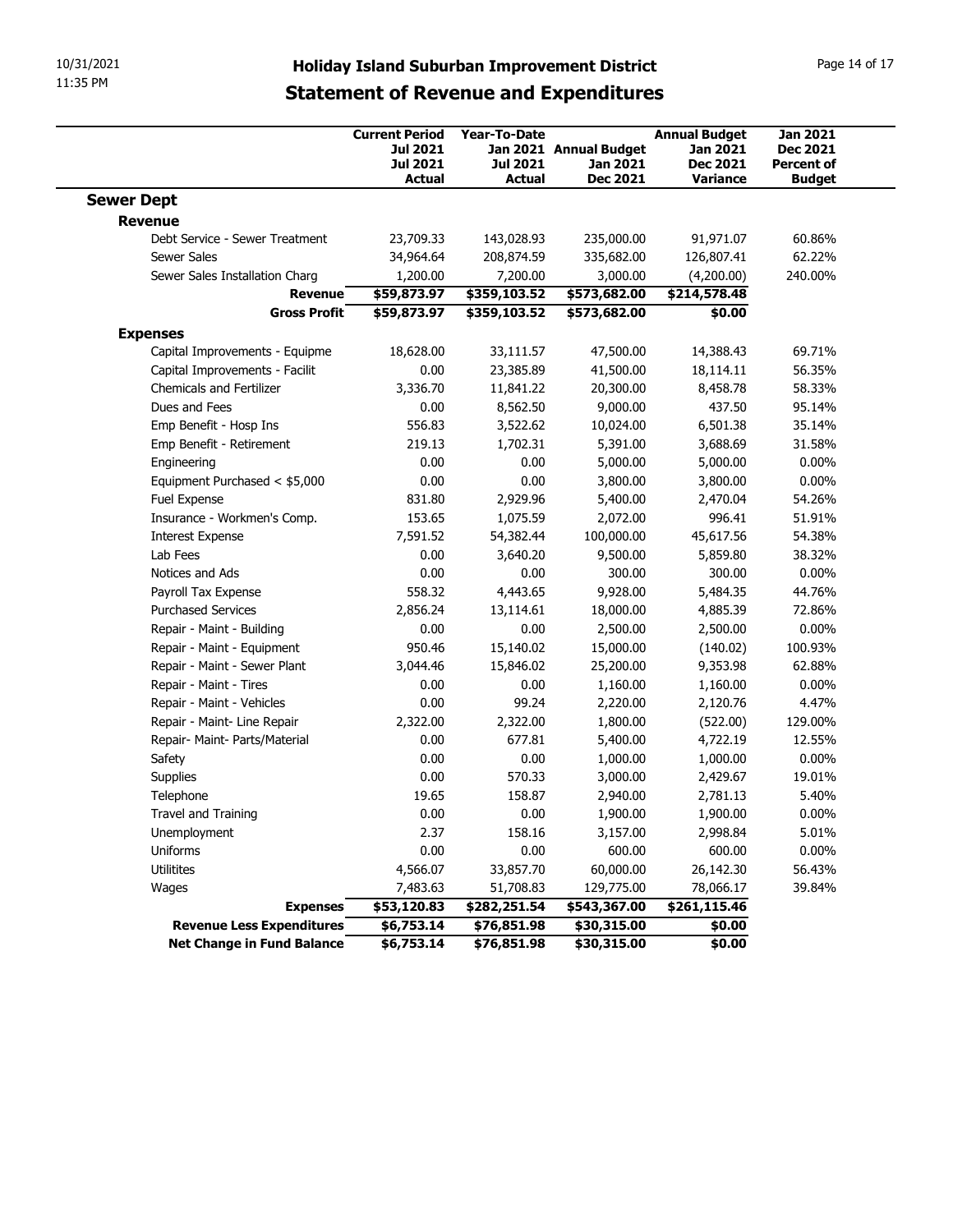| 11:35 PM                                                         | 10/31/2021<br><b>Holiday Island Suburban Improvement District</b><br><b>Statement of Revenue and Expenditures</b> |                                                                              |                                                  |                                                       |                                                                 |                                                                   |
|------------------------------------------------------------------|-------------------------------------------------------------------------------------------------------------------|------------------------------------------------------------------------------|--------------------------------------------------|-------------------------------------------------------|-----------------------------------------------------------------|-------------------------------------------------------------------|
|                                                                  |                                                                                                                   | <b>Current Period</b><br><b>Jul 2021</b><br><b>Jul 2021</b><br><b>Actual</b> | <b>Year-To-Date</b><br><b>Jul 2021</b><br>Actual | Jan 2021 Annual Budget<br>Jan 2021<br><b>Dec 2021</b> | <b>Annual Budget</b><br>Jan 2021<br><b>Dec 2021</b><br>Variance | <b>Jan 2021</b><br>Dec 2021<br><b>Percent of</b><br><b>Budget</b> |
| <b>Water Dept</b>                                                |                                                                                                                   |                                                                              |                                                  |                                                       |                                                                 |                                                                   |
| Revenue                                                          |                                                                                                                   |                                                                              |                                                  |                                                       |                                                                 |                                                                   |
| <b>Irrigation Service Income</b>                                 |                                                                                                                   | 300.00                                                                       | 600.00                                           | 1,000.00                                              | 400.00                                                          | 60.00%                                                            |
|                                                                  | Late Charges on Water and Sewe                                                                                    | 870.67                                                                       | 5,570.49                                         | 7,500.00                                              | 1,929.51                                                        | 74.27%                                                            |
| Other Income<br><b>Water Sales</b>                               |                                                                                                                   | 0.00<br>54,569.02                                                            | 30.00<br>267,469.66                              | 0.00<br>510,892.00                                    | (30.00)<br>243,422.34                                           | $0.00\%$<br>52.35%                                                |
| Water Service Installation Cha                                   |                                                                                                                   | 1,400.00                                                                     | 7,700.00                                         | 5,000.00                                              | (2,700.00)                                                      | 154.00%                                                           |
| Water Turn-On Charges                                            |                                                                                                                   | 1,440.00                                                                     | 9,610.00                                         | 12,500.00                                             | 2,890.00                                                        | 76.88%                                                            |
|                                                                  | <b>Revenue</b>                                                                                                    | \$58,579.69                                                                  | \$290,980.15                                     | \$536,892.00                                          | \$245,911.85                                                    |                                                                   |
|                                                                  | <b>Gross Profit</b>                                                                                               | \$58,579.69                                                                  | \$290,980.15                                     | \$536,892.00                                          | \$0.00                                                          |                                                                   |
| <b>Expenses</b>                                                  |                                                                                                                   |                                                                              |                                                  |                                                       |                                                                 |                                                                   |
| Capital Improvements - Equipme<br>Capital Improvements - Facilit |                                                                                                                   | 18,628.00<br>0.00                                                            | 61,426.59<br>109,092.07                          | 77,500.00<br>120,993.00                               | 16,073.41<br>11,900.93                                          | 79.26%<br>90.16%                                                  |
| Chemicals and Fertilizer                                         |                                                                                                                   | 0.00                                                                         | 0.00                                             | 1,250.00                                              | 1,250.00                                                        | $0.00\%$                                                          |
| Dues and Fees                                                    |                                                                                                                   | 24.36                                                                        | 573.02                                           | 1,275.00                                              | 701.98                                                          | 44.94%                                                            |
| Emp Benefit - Hosp Ins                                           |                                                                                                                   | 344.91                                                                       | 2,789.56                                         | 10,024.00                                             | 7,234.44                                                        | 27.83%                                                            |
| Emp Benefit - Retirement                                         |                                                                                                                   | 185.01                                                                       | 1,500.48                                         | 5,391.00                                              | 3,890.52                                                        | 27.83%                                                            |
| Engineering                                                      |                                                                                                                   | 0.00                                                                         | 0.00                                             | 15,000.00                                             | 15,000.00                                                       | $0.00\%$                                                          |
| Equipment Purchased < \$5,000                                    |                                                                                                                   | 1,279.85                                                                     | 6,269.85                                         | 3,800.00                                              | (2,469.85)                                                      | 165.00%                                                           |
| Fire Hydrants                                                    |                                                                                                                   | 0.00                                                                         | 262.50                                           | 5,000.00                                              | 4,737.50                                                        | 5.25%<br>37.56%                                                   |
| Fuel Expense<br>Insurance - Workmen's Comp.                      |                                                                                                                   | 831.81<br>102.45                                                             | 2,929.98<br>717.15                               | 7,800.00<br>2,072.00                                  | 4,870.02<br>1,354.85                                            | 34.61%                                                            |
| Licensing State of Arkansas -                                    |                                                                                                                   | 13.00                                                                        | 13.00                                            | 0.00                                                  | (13.00)                                                         | $0.00\%$                                                          |
| Miscellaneous                                                    |                                                                                                                   | 0.00                                                                         | 4,100.95                                         | 0.00                                                  | (4,100.95)                                                      | $0.00\%$                                                          |
| Notices and Ads                                                  |                                                                                                                   | 0.00                                                                         | 82.93                                            | 500.00                                                | 417.07                                                          | 16.59%                                                            |
| Payroll Tax Expense                                              |                                                                                                                   | 426.41                                                                       | 3,855.62                                         | 9,928.00                                              | 6,072.38                                                        | 38.84%                                                            |
| <b>Purchased Services</b>                                        |                                                                                                                   | 0.00                                                                         | 3,257.14                                         | 2,000.00                                              | (1,257.14)                                                      | 162.86%                                                           |
| Repair - Maint - Building                                        |                                                                                                                   | 0.00                                                                         | 0.00                                             | 1,000.00                                              | 1,000.00                                                        | $0.00\%$                                                          |
| Repair - Maint - Equipment                                       |                                                                                                                   | 1,269.00                                                                     | 2,498.65<br>0.00                                 | 20,400.00<br>500.00                                   | 17,901.35<br>500.00                                             | 12.25%<br>$0.00\%$                                                |
| Repair - Maint - Radio<br>Repair - Maint - Tires                 |                                                                                                                   | 0.00<br>0.00                                                                 | 821.87                                           | 1,160.00                                              | 338.13                                                          | 70.85%                                                            |
| Repair - Maint - Vehicles                                        |                                                                                                                   | 0.00                                                                         | 1,249.37                                         | 3,000.00                                              | 1,750.63                                                        | 41.65%                                                            |
| Repair - Maint- Line Repair                                      |                                                                                                                   | 5,260.60                                                                     | 12,592.25                                        | 25,800.00                                             | 13,207.75                                                       | 48.81%                                                            |
| Repair- Maint- Parts/Material                                    |                                                                                                                   | 2,687.58                                                                     | 24,634.08                                        | 40,000.00                                             | 15,365.92                                                       | 61.59%                                                            |
| Safety                                                           |                                                                                                                   | 173.83                                                                       | 173.83                                           | 1,000.00                                              | 826.17                                                          | 17.38%                                                            |
| Supplies                                                         |                                                                                                                   | 19.42                                                                        | 1,924.48                                         | 2,400.00                                              | 475.52                                                          | 80.19%                                                            |
| Taxes - Real Estate and Person                                   |                                                                                                                   | 0.00                                                                         | 24.00                                            | 0.00                                                  | (24.00)                                                         | $0.00\%$                                                          |
| Telephone                                                        |                                                                                                                   | 539.46                                                                       | 3,737.91                                         | 7,200.00                                              | 3,462.09                                                        | 51.92%                                                            |
| Travel and Training                                              |                                                                                                                   | 0.00                                                                         | 0.00                                             | 1,900.00                                              | 1,900.00                                                        | $0.00\%$                                                          |
| Unemployment                                                     |                                                                                                                   | 4.42                                                                         | 144.34                                           | 3,157.00                                              | 3,012.66                                                        | 4.57%                                                             |
| Uniforms                                                         |                                                                                                                   | 115.13                                                                       | 1,097.58                                         | 1,284.00                                              | 186.42                                                          | 85.48%                                                            |
| Utilitites<br>Wages                                              |                                                                                                                   | 13,189.91<br>5,689.38                                                        | 68,446.94<br>43,781.08                           | 113,400.00<br>129,775.00                              | 44,953.06<br>85,993.92                                          | 60.36%<br>33.74%                                                  |
|                                                                  | <b>Expenses</b>                                                                                                   | \$50,784.53                                                                  | \$357,997.22                                     | \$614,509.00                                          | \$256,511.78                                                    |                                                                   |
|                                                                  | <b>Revenue Less Expenditures</b>                                                                                  | \$7,795.16                                                                   | $($ \$67,017.07)                                 | $($ \$77,617.00)                                      | \$0.00                                                          |                                                                   |
|                                                                  |                                                                                                                   |                                                                              |                                                  |                                                       |                                                                 |                                                                   |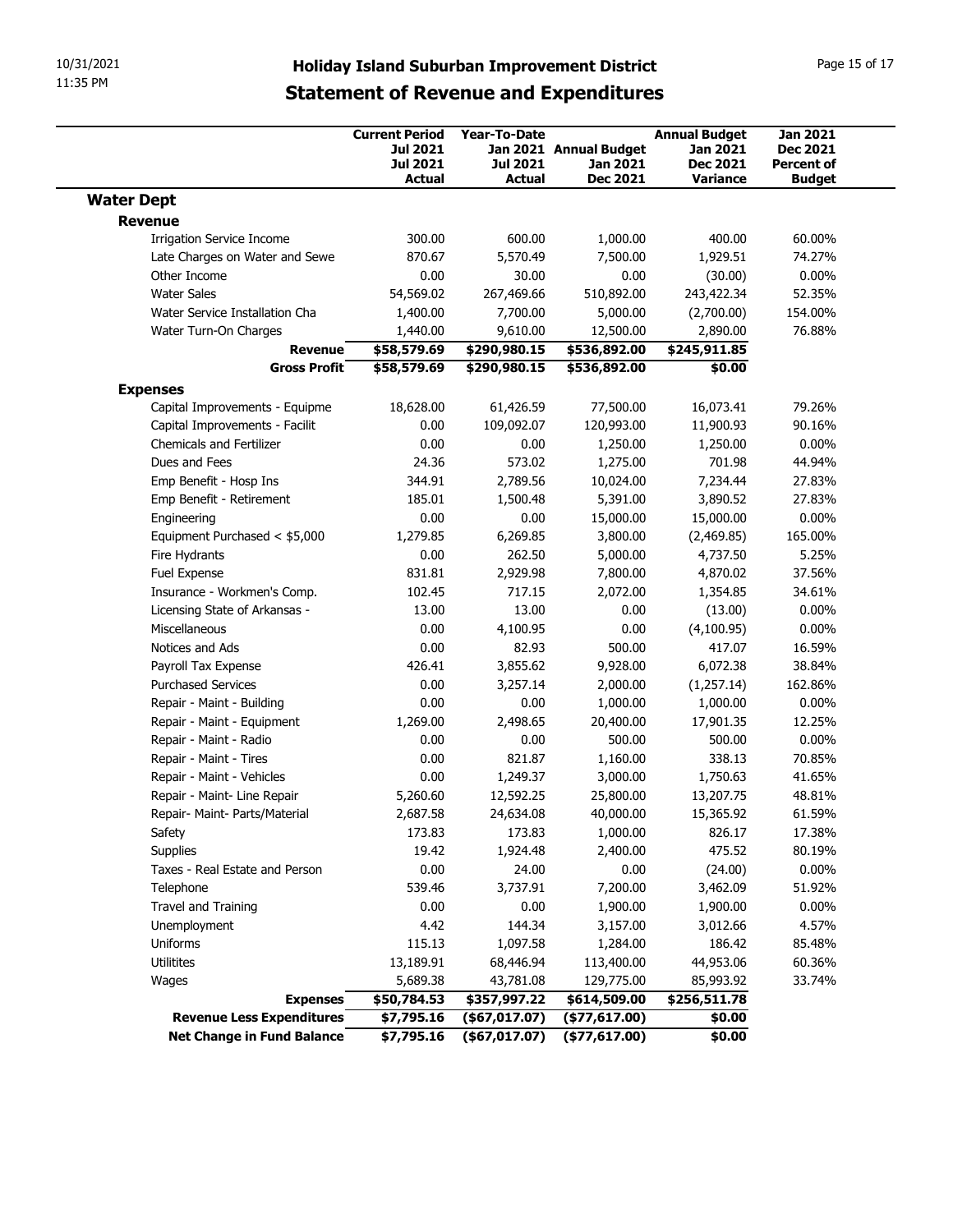| 10/31/2021           |                            |                                                                                                     |                                                  |                                                       |                                                                        | Page 16 of 17                                                            |
|----------------------|----------------------------|-----------------------------------------------------------------------------------------------------|--------------------------------------------------|-------------------------------------------------------|------------------------------------------------------------------------|--------------------------------------------------------------------------|
| 11:35 PM             |                            | <b>Holiday Island Suburban Improvement District</b><br><b>Statement of Revenue and Expenditures</b> |                                                  |                                                       |                                                                        |                                                                          |
|                      |                            | <b>Current Period</b><br><b>Jul 2021</b><br><b>Jul 2021</b><br><b>Actual</b>                        | Year-To-Date<br><b>Jul 2021</b><br><b>Actual</b> | Jan 2021 Annual Budget<br>Jan 2021<br><b>Dec 2021</b> | <b>Annual Budget</b><br><b>Jan 2021</b><br><b>Dec 2021</b><br>Variance | <b>Jan 2021</b><br><b>Dec 2021</b><br><b>Percent of</b><br><b>Budget</b> |
|                      |                            |                                                                                                     |                                                  |                                                       |                                                                        |                                                                          |
| <b>Fund Balances</b> |                            |                                                                                                     |                                                  |                                                       |                                                                        |                                                                          |
|                      | Beginning Fund Balance     | 21,389,867.71                                                                                       | 19,807,758.50                                    | 0.00                                                  | 0.00                                                                   | $0.00\%$                                                                 |
|                      | Net Change in Fund Balance | (90,055.97)                                                                                         | 1,492,053.24                                     | 346,235.00                                            | 0.00                                                                   | $0.00\%$                                                                 |
|                      | Ending Fund Balance        | 21,299,811.74                                                                                       | 21,299,811.74                                    | 0.00                                                  | 0.00                                                                   | $0.00\%$                                                                 |
|                      |                            |                                                                                                     |                                                  |                                                       |                                                                        |                                                                          |
|                      |                            |                                                                                                     |                                                  |                                                       |                                                                        |                                                                          |
|                      |                            |                                                                                                     |                                                  |                                                       |                                                                        |                                                                          |